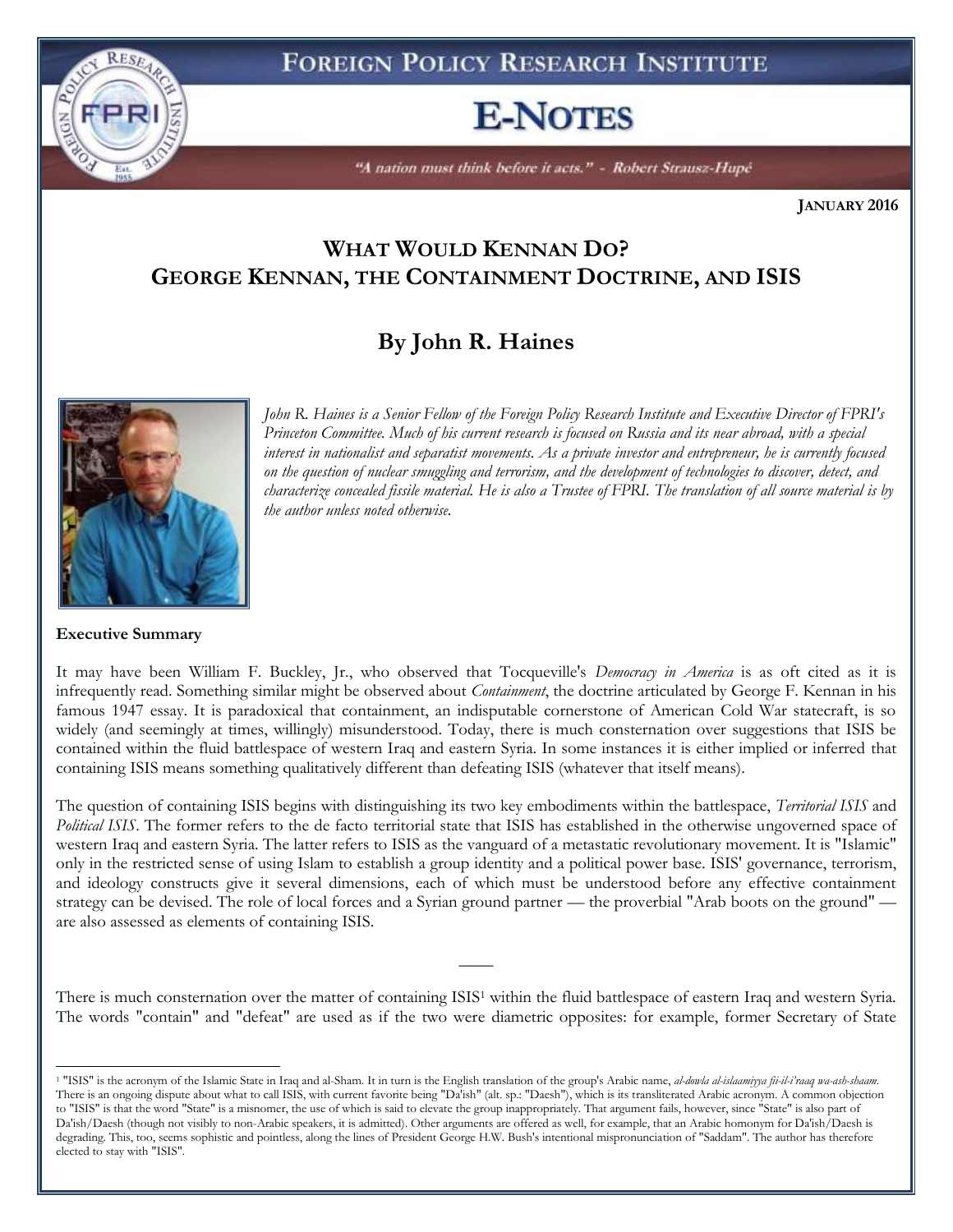Hillary Clinton's declaration, "Our goal is not to deter or contain ISIS, but to defeat and destroy ISIS."<sup>2</sup> It begs the question whether, in what Kennan called "a terrifying smugness and lack of historical perspective,"<sup>3</sup> we have forgotten the lessons of the Cold War. Among these is the necessity of distinguishing in practice between vital and peripheral areas. Another is that the United States has often overestimated the amount of political change that can be induced and maintained by superior force of arms or by economic sanctions.<sup>4</sup> A third is exigent:

"The conclusions to be drawn from a continuation of the doctrine of containment as practiced since 1947 are inescapable. As long as military considerations remain paramount in the execution of American policy, then military considerations will dominate the formulation of that policy. What may have begun as a political objective tends, by this process, to become a military objective."<sup>5</sup>

While bellicose declarations about defeating ISIS may be emotionally satisfying, they betray a fundamental misunderstanding of the choices before us. More to the main point of this essay, they betray lamentable ignorance within much of the political establishment about a concept — *containment* — that has been fundamental to American foreign policy and diplomacy for nigh on seven decades. This essay seeks to illuminate and expand the concept of containment in the context of United States military and diplomatic operations against ISIS. It also suggests another deficiency of the *defeat-not-contain* constituency. It is its disconcerting failure to understand behavioral and cultural dimensions of the conflict, and the necessity of integrating these dimensions into the formulation of a grand containment strategy.

The authors of a recent commentary wrote that ISIS has four principal manifestations — respectively, a guerrilla army, a Sunni political movement, a millenarian cult, and a territorial administrator — to which they suggest "aggressive containment" as a strategic response.<sup>6</sup> They rationalize the adjective *aggressive*:

"As was the case during the Cold War, containment is more than mere passivity: complementary international missions to degrade ISIS from the air, and train and equip the group's local adversaries, are key to this aggressive form of containment. Containment of this kind is a policy geared to ISIS as it exists in reality, rather than how the group would like to appear in our collective imagination."<sup>7</sup>

Given ISIS's rapid expansion across the Middle East and North Africa, this essay asks whether it is susceptible to containment in the four dimensions, at least so far as *containment* is conventionally understood. It is a composition fallacy to assert that encircling ISIS territory in western Iraq and eastern Syria (assuming such a condition could be sustained amidst ambiguous regional state-actors) implies a politically metastatic ISIS can be likewise "contained".<sup>8</sup> Instead, the author argues for a multifaceted containment strategy.

#### **What Is Containment?**

*"A doctrine is something that pins you down to a given mode of conduct and dozens of situations which you cannot foresee, which is a great mistake*  in principle. When the word 'containment' was used in my 'X' article, it was used with relation to a certain situation then prevailing, and as a *response to it."*

-George Kennan (2002)

*"The Cold War is over. The world is a more dangerous place. We need to be able not to contain and react to an event; we need to be able to detect and prevent it."*

-Congressman Chris Shays (2005)

<sup>&</sup>lt;sup>2</sup> "Hillary Clinton Goes Beyond President Obama in Plan to Defeat ISIS." *The New York Times* [published online 19 November 2015].

http://www.nytimes.com/2015/11/20/us/politics/hillary-clinton-syria-islamic-state.html?\_r=0. Last accessed 21 December 2015.

<sup>3</sup> Quoted in Walter L. Hixson (1988). "Containment on the Perimeter: George F. Kennan and Vietnam." *Diplomatic History*. 12:2, 152.

<sup>4</sup> Richard J. Powers (1969). "Containment: From Greece to Vietnam, and Back?" *The Western Political Quarterly*. 22:4, 856.

<sup>5</sup> *Ibid.*, 859.

<sup>6</sup> James Fromson & Steven Simon (2015). "ISIS: The Dubious Paradise of Apocalypse Now." *Survival*. 57:3 (June–July 2015), 7-56. http://www.iiss.org/-

<sup>/</sup>media//silos/survival/2015/survival-57-3/57-3-02-fromson-and-simon/57-3-02-fromson-and-simon.pdf. Last accessed 4 December 2015.

<sup>7</sup> *Ibid.,* 9.

<sup>&</sup>lt;sup>8</sup> Indeed, as Angel Rabasa argued in the context of East Africa, counterterrorism alone, although of much value, is unlikely to provide an effective long-term solution to terrorism's challenges. "[A]n effective long term solution would require attacking the conditions that make the region hospitable to extremist and terrorist elements." See: Rabasa, A. (2009). *Radical Islam in East Africa*. (Santa Monica: RAND), 74-75. http://www.rand.org/content/dam/rand/pubs/monographs/2009/RAND\_MG782.pdf. Last accessed 15 December 2015.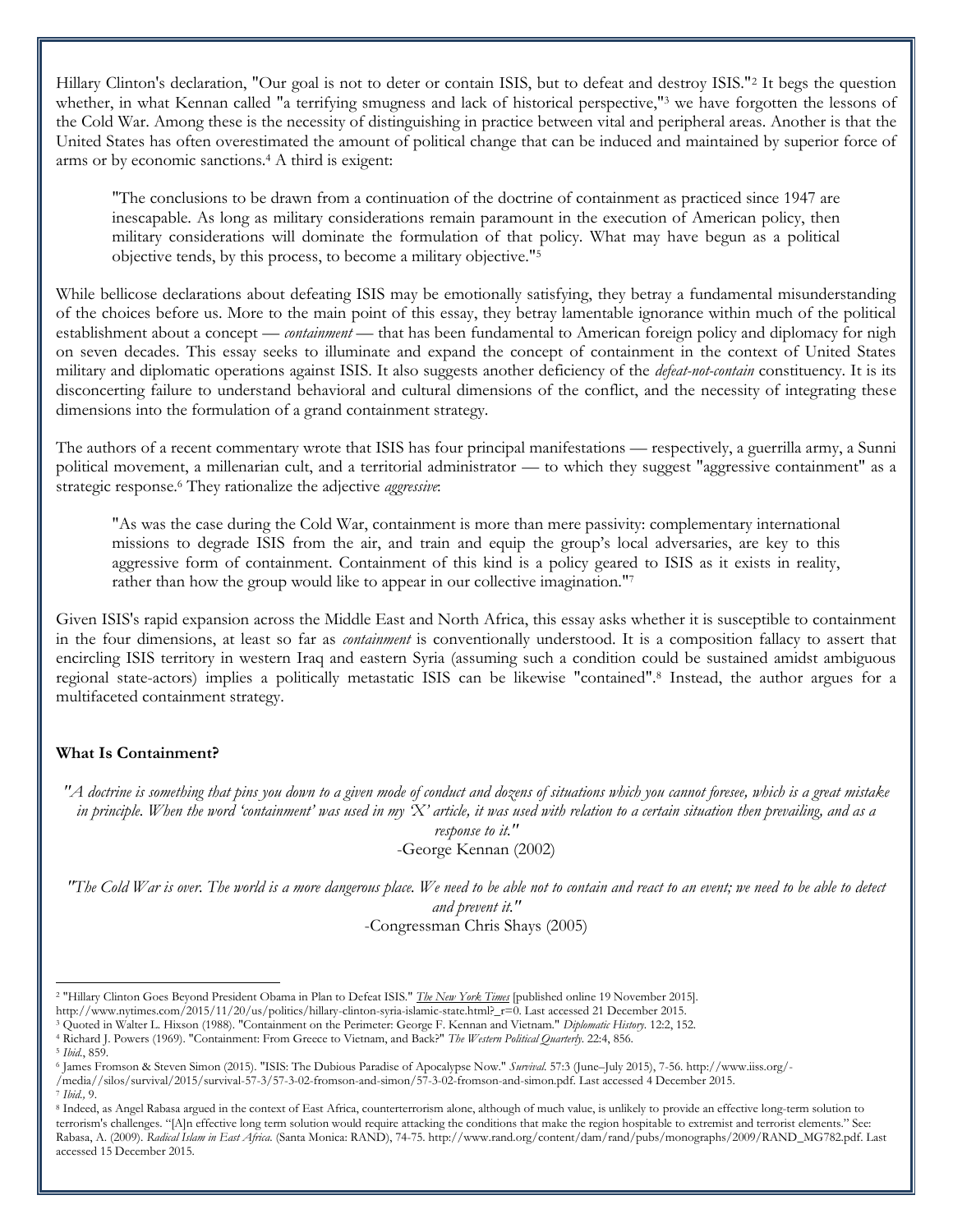There have been two distinct iterations of containment. The first was famously articulated in 1947 by George Kennan vis-à-vis the Soviet Union.<sup>9</sup> The second is a c.1994 adaptation by Anthony Lake directed at containing "the band of outlaws we refer to as 'the backlash states'."<sup>10</sup> Ian Shapiro suggests a third, this one specific to terrorism. It is predicated on his eschewal of the socalled "Bush Doctrine," which he characterized as a preemptive strategy rather than (like containment) a reactive one.<sup>11</sup> A key tenet, Shapiro writes, is that that while the United States may be powerless to influence ideologies, collective-action sanctions can nevertheless influence the behavior of terrorist groups, since all depend on some degree of local support and sanctuary. The United States can contain terrorism by making it less likely that terrorists will find indigenous support.<sup>12</sup>

Shapiro expounds his view of the "rootedness of containment in the idea of non-domination" within the realm of national security.<sup>13</sup> This departs from the Kennan-esque view of containment given a sharp edge in NSC-68.<sup>14</sup> That document defined containment as "a policy of calculated and gradual coercion," one that "without superior aggregate military strength" was "no more than a policy of bluff."<sup>15</sup> Shapiro conceptualizes containment as "more behavioral than ideological in the sense that its focus is on what potential adversaries do internationally rather than on their internal political arrangements or the beliefs of their leaders."<sup>16</sup> It "occupies a midpoint on a continuum between isolationism and proselytizing regime-change."<sup>17</sup>

If Shapiro is correct, ISIS must be understood behaviorally if it is to be contained. Doing so requires the identification of characterizing patterns — how ISIS self-organizes, its past actions, how it communicates internally and externally, and so on. Pattern recognition is a basis upon which to identify apt historical analogues, from which to deduce a set of possible actions in which ISIS might engage in future (some which may be susceptible to containment or blocking strategies).

In mathematics, pattern recognition treats geometric objects as physical ones. Polygons, for example, might be regarded as mere sequences of vertices with fixed coordinates in a given system of reference. Alternately, they might be regarded as coordinate-free objects. Calculating the relationships between polygons with fixed coordinates is simple. Without fixed coordinates, however, a mobile object has to be matched against a static one.<sup>18</sup>

Something similar occurs in geopolitical pattern recognition. Fixed coordinates do sometimes exist, as in the well-defined set of political relationships that exist within the European Union constellation of nation-states. This is akin to the simple case of two polygons, where in order to understand the relationship between them one has merely to compute their intersection or test for the inclusion of one within the other. In a volatile geopolitical environment, fixed coordinates may be unknown, or more likely, do not exist. Here one may try to map a dynamic entity — say a sophisticated terrorist organization like ISIS onto a set of behavior-governing rules. If the fit is good, it may yield patterns that, if not predictive, nonetheless provide useful guideposts.

l

<sup>9</sup> "X" [George F. Kennan, pseud.] (1947). "The Sources of Soviet Conduct." *Foreign Affairs*. 25:4 (July 1947). https://www.foreignaffairs.com/articles/russianfederation/1947-07-01/sources-soviet-conduct. Last accessed 9 December 2015.

<sup>10</sup> Lake identified Cuba, North Korea, Iran, Iraq and Libya as "backlash states". He wrote, "These backlash states have some common characteristics. Ruled by cliques that control power through coercion, they suppress basic human rights and promote radical ideologies. While their political systems vary, their leaders share a common antipathy toward popular participation that might undermine the existing regimes. These nations exhibit a chronic inability to engage constructively with the outside world, and they do not function effectively in alliances, even with those like-minded. They are often on the defensive, increasingly criticized and targeted with sanctions in international forums. Finally, they share a siege mentality." See: Anthony Lake (1994). "Confronting Backlash States." *Foreign Affairs*. 73:2 (March/April 1994).

https://www.foreignaffairs.com/articles/iran/1994-03-01/confronting-backlash-states. Last accessed 4 December 2015. <sup>11</sup> See: Ian Shapiro (2007). *Containment: Rebuilding a Strategy Against Global Terror*. (Princeton: Princeton University Press).

<sup>&</sup>lt;sup>12</sup> These observations are adapted from Susan Keppelman (2008). "'Containing' the Bush Doctrine: Ian Shapiro's Critique of the Post- 9/11 American Security Strategy."

*SAIS Review*. 28:2, 203-205. http://muse.jhu.edu/journals/sais\_review/v028/28.2.keppelman.pdf. Last accessed 7 December 2015.

<sup>&</sup>lt;sup>13</sup> Ian Shapiro (2007). "Containment and democratic cosmopolitanism." Working paper dated 5 September 2007.

http://opus.macmillan.yale.edu/workpaper/pdfs/Containment\_cosmopolitanism.pdf. Last accessed 7 December 2015. A later version of this essay appeared as a chapter in Shapiro (2011). *The Real World of Democratic Theory*. (Princeton: Princeton University Press). In the essay Shapiro goes so far as to claim [pp. 17-18] "containment is not only compatible with a cosmopolitan commitment to democracy; containment is the best available national security policy for cosmopolitan democrats to embrace," and provocatively, "that containment beats a policy of toppling authoritarian regimes in order to replace them with democracies."

<sup>&</sup>lt;sup>14</sup> A foundational policy statement of the Cold War era, "United States Objectives and Programs for National Security" also known as NSC-68 was a report completed by the United States State Department's Policy Planning Staff on 7 April 1950. The 58-page memorandum remained classified until 1975. It should be said that Kennan among others disagreed with the assertion in NSC-68 that the Soviet Union was bent on achieving domination through force of arms. He argued that the United States could contain the Soviet Union through political and economic measures, rather than purely military ones. See: https://history.state.gov/milestones/1945-1952/NSC68. Last accessed 7 December 2015.

<sup>15</sup> See: NSC-68, VI. *U.S. Intentions and Capabilities— Actual and Potential*. A. *Political and Psychological*. https://www.mtholyoke.edu/acad/intrel/nsc-68/nsc68-2.htm. Last accessed 7 December 2015.

<sup>16</sup> *Ibid.,* 14.

<sup>17</sup> *Ibid.,* 16.

<sup>18</sup> The author borrowed this summation from Bernard Chazelle (1983). "The Polygon Containment Problem." *Advances in Computing Research*. 1: 1-33.

https://www.cs.princeton.edu/~chazelle/pubs/PolygContainmentProb.pdf. Last accessed 6 December 2015.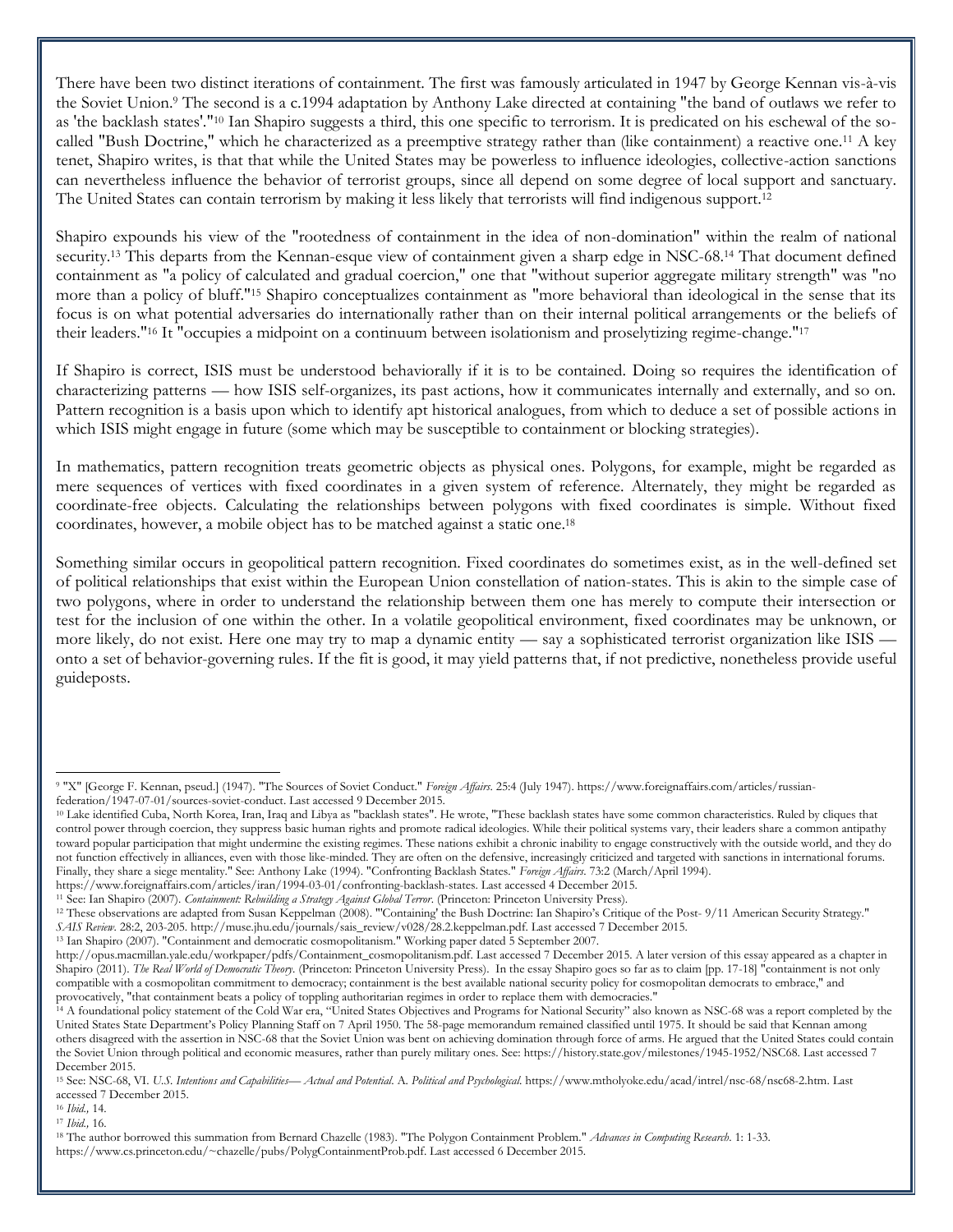Geopolitics is not mathematics, however. It lacks geometry's *characteristica universalis* to paraphrase Leibnitz.<sup>19</sup> Since mapping an organization onto a borrowed rule-set is by necessity reductive, the fit is often inapt.<sup>20</sup> What is deduced in this circumstance may be of dubious predictive value.<sup>21</sup>

The case in which coordinates are unknown or non-existent reveals a paradox. *Terrorism*, in Jean-François Lyotard's construct, consists of playing by rules that make others' rules impossible.<sup>22</sup> Put another way, the internal logic of terrorism means the terrorist is undeterred by the rules of civil society. We err analytically when we fail to understand the internal logic of terrorism, or when we apply one terrorist rule-set to another governed by a wholly disparate rule-set. Take the example of North Korea, the actions of which regularly befuddle many Western analysts even though it conforms to an (albeit eccentric) rule-set. This observation undercuts a critical claim regarding *containment* à la Kennan, Lake or Shapiro, *viz.*:

"If in fact we find this 'war' [the one on terrorism] is a policy of containment, then we have a concept of what works and what does not."<sup>23</sup>

Not necessarily. Without first understanding terrorist behavior and rule-sets, we have little idea how to ascertain what actions will and will not contain terrorism in a given circumstance.

*Internal logic* is used here in a way intentionally akin to ideology.<sup>24</sup> Zbigniew Brzezinski called ideology an effective "link between theory and action" and an "action program derived from certain doctrinal assumptions about the nature of reality.<sup>25</sup> Doctrine, he wrote, "ceases to be an intellectual abstraction and becomes an active social agent, or an *ideology*, when it is applied to concrete situations and becomes a guide to action" (emphasis added).<sup>26</sup> Thus Stephen Biddle's assertion the "war on terrorism" did not entail merely containing al-Qa'ida or defeating it militarily, but rather, defeating "our enemy's ideology."<sup>27</sup>

Ayman al-Zawahiri elaborated al-Qa'ida's ideology in a set of doctrinal tenets. One is the "revolutionary fundamentalist movement" must attain ideological clarity and coherence.<sup>28</sup> That movement constitutes a revolutionary war in which the ideological component of the struggle is paramount.<sup>29</sup> The clearest articulation of a distinctly ISIS doctrine comes from Abu

l <sup>19</sup> Bertrand Russell wrote that Leibniz "cherished through out his life the hope of discovering a king of generalized mathematics, which he called *Characteristica Universalis*, by means of which thinking could be replaced by calculation. [Russell (1946; 2009). *History of Western Philosophy*. (Oxford: Routledge), 476.] The full quote reads in English: "If we had it [a *characteristica universalis*], we should be able to reason in metaphysics and morals in much the same way as in geometry and analysis. ... If controversies were to arise, there would be no more need of disputation between two philosophers than between two accountants. For it would suffice to take their pencils in their hands, to sit down to their slates, and to say to each other . . . : Let us calculate." In: Russell (1900). *A Critical Exposition of the Philosophy of Leibniz*. (Cambridge: Cambridge University Press), 169-170. <sup>20</sup> Not that this stops some from asserting its utility: "The parallels between the Cold War and the War on Terror are striking, but they are by no means perfect. [. . .] The Cold War is at best an incomplete roadmap for waging and winning the War on Terror. Even so, it provides better directions than anything else history has to offer." Alan W. Dowd (2002). "A Colder War: Taking the Long View of the War on Terror." Sagamore Institute [published online 1 July 2002]. http://www.sagamoreinstitute.org/libraryarticle/a-colder-war-taking-the-long-view-of-the-war-on-terror/. Last accessed 9 December 2015.

<sup>&</sup>lt;sup>21</sup> Other methods are similarly flawed. Take for example the Fund for Peace's widely cited Failed State Index, which Claire Leigh of the UK think tank the Overseas Development Institute criticizes because "It gives us no clue why certain countries have the dubious distinction of topping the chart. It offers no policy prognoses or prescriptions." See: Leigh (2012). "Failed States Index belongs in the policy dustbin." *The Guardian* [published online 2 July 2012]. http://www.theguardian.com/globaldevelopment/poverty-matters/2012/jul/02/failed-states-index-policy-dustbin. Last accessed 9 December 2015.

<sup>&</sup>lt;sup>22</sup> What Lyotard attempted to capture is the absolute hegemony of one form of speech — what he call the terror of the "one" — which attempts "to exclude, to rule out, to invalidate, to deny, displace, or to negate" all other forms of language except its own. He labels this denial and negation *barbarism*, which he calls "terror in its purist form." <sup>23</sup> MAJ Matthew G. Elledge, USA (2003). *The Global War on Terrorism: A Policy of Containment*. (Fort Leavenworth, KA: United States Army Command and General Staff College), 1.

<sup>&</sup>lt;sup>24</sup> One definition of *ideology* is "a framework of ideas that describes a view of reality and a set of social and political actions that should be undertaken to change and improve the situation of a particular group. [. . .] It is not always clear how and when a framework of ideas will change and develop, as well as which ideologies will be most prevalent and decisive over a given time. Still, ideology appears to be a central component of the long war. In fact, it may define the long war on some level by making it long; whereas a physical target can be destroyed, a way of conceiving of the world is much harder to eradicate or disprove. In addition, the ideologies in question can include very strong motivators for action...". See: Christopher G. Pernin, Brian Nichiporuk, Dale Stahl, Justin Beck, & Ricky Radaelli-Sanchez (2008). *Unfolding the Future of the Long War: Motivations, Prospects, and Implications for the U.S. Army*. (Santa Monica: RAND), 99. http://www.rand.org/content/dam/rand/pubs/monographs/2008/RAND\_MG738.pdf. Last accessed 9 December 2015.

<sup>25</sup> Zbigniew Brzezinski (1960). "Communist Ideology and International Affairs." *The Journal of Conflict Resolution*. IV:4 (September 1960), 266. 7%253A4cab02fe-708f-4f96- 9e50-15490353511f%3A0%3A0%3A0%3AG8P4uDKd5jiBF9D55wG89w%3D%3D. Last accessed 7 December 2015. In the case of the Soviet Union, he wrote, ideology was based on "historical, social, and personal background of the Soviet leaders."

<sup>26</sup> *Ibid.*

<sup>27</sup> Stephen Biddle (2002). "War Aims and War Termination." In Defeating Terrorism: Strategic Issue Analyses, COL John R. Martin, USA, ed. (Carlisle, PA: Strategic Studies Institute), 7. Biddle uses *containment* in several contexts, including "the political containment of al-Qaeda's ideology"; "containing the response to the call for jihad" and "the spread of the call to jihad"; and "containing the appearance that the United States is waging a war against Islam."

<sup>28</sup> From the author's translation of the 2010 second edition of al-Zawahiri book. See: Ayman al-Zawahiri (2001; 2010). *Knights Under the Prophet's Banner*. Available in Arabic at https://azelin.files.wordpress.com/2010/11/ayman-al-zawahiri-knights-under-the-prophets-banner-second-edition.pdf. An English translation of the substantially shorter 2001 first edition was published by the Foreign Broadcast Information Service [FBIS-NES-2001-1202].

<sup>29</sup> Henzel (2005). "The Origins of al Qaeda's Ideology: Implications for US Strategy." *Parameters.* 35 (Spring 2005), 76.

http://strategicstudiesinstitute.army.mil/pubs/parameters/Articles/05spring/henzel.pdf. Last accessed 8 December 2015. Once the revolutionary fundamentalist movement achieves ideological clarity and coherence, it is to confront existing Muslim regimes toward the end of establishing a genuine Islamic state "at the heart of Arab world." He wrote that the revolutionary fundamentalist movement cannot attain "victory for the Islamic movements," he writes, unless it possesses "an Islamic base in the heart of the Arab region."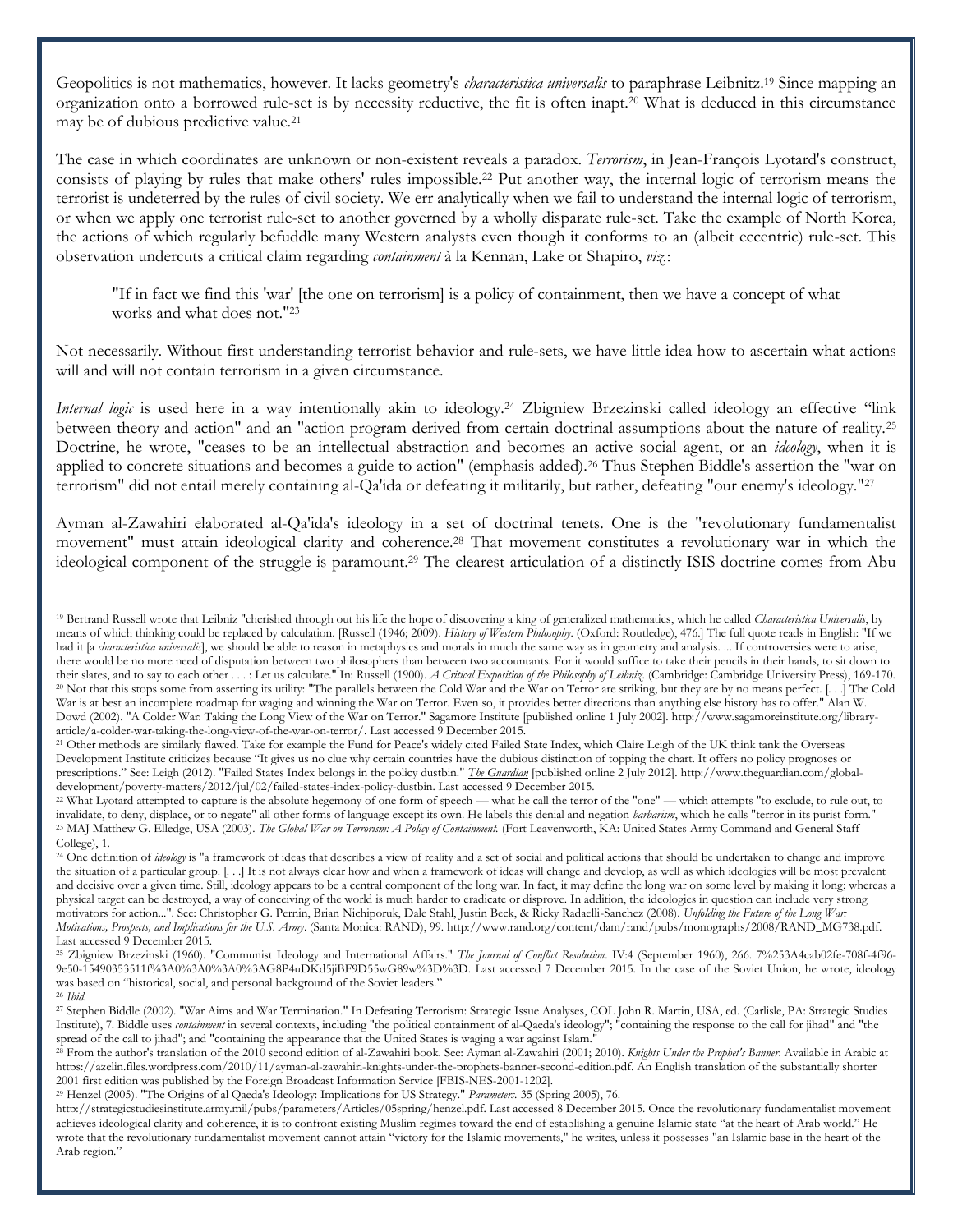Mohammad al-Adnani's exchanges with al-Zawahiri.<sup>30</sup> While an assessment of the rupture between al-Qa'ida and ISIS is outside the scope of this essay, it is worth noting it resulted from disagreements over questions of organization and control, not ideology. It centered on ISIS's declaration of a caliphate, and disregard of Zawahiri's demands that it dismantle its "state" and disengage from Jabhat al-Nusra.<sup>31</sup> Prima facie, the ideological issues surrounding ISIS's "deviation," if Abu Qatada al-Filistini is correct, concern questions of organization and control.<sup>32</sup> He accused ISIS of turning a political dispute into an allout conflict by declaring itself a caliphate over an imaginary group of Muslims rather than a real one.<sup>33</sup> All this leads to what Tareq Osman calls "the Daesh Paradox": while ISIS considers the modern nation-state its enemy, its organizational architecture nonetheless largely resembles Hannah Arendt's model totalitarian state.<sup>34</sup>

In one sense, the current debate over containing ISIS (and the question of its ultimate contain-ability) mimics an earlier one between Kennan and the influential columnist Walter Lippman.<sup>35</sup> The latter argued Kennan's containment policy would "draw the United States into defending any number of far-flung areas of the world."

"Military entanglements in such remote places might bankrupt the treasury and would in any event do little to enhance American security at home. American society would become militarized in order to fight a 'Cold War' [...] For Lippmann, the Kennan article missed the fundamental point that American power, no matter how great in relative terms, was ultimately limited. Containment, in other words, failed the test of realism."<sup>36</sup>

Lippman believed Kennan's strategy "compels the United States to meet the Soviet pressure at these shifting geographical and political points by using satellite states, puppet governments and agents which have been subsidized and supported, though their effectiveness is meager and their reliability uncertain." *Mutatis mutandis*, Lippman's summation of its effect could well have been written today regarding ISIS:

"By forcing us to expend our energies and our substance upon these dubious and unnatural allies on the perimeter of the Soviet Union, the effect of the policy is to neglect our natural allies in the Atlantic community, and to alienate them."<sup>37</sup>

#### **The Doctrine of Contain & React**

A contemporary restatement of Kennan's containment thesis might read as follows:

"The main element of any United States policy toward ISIS must be that of a long-term, patient but firm and vigilant containment of ISIS's expansive tendencies. To that end, the United States must counter ISIS's pressure against the free institutions of the western world, which it will achieve through the adroit and vigilant application of counter-force at a series of constantly shifting geographical and political points, corresponding to the shifts and maneuvers of ISIS's policy. Such a United States policy would promote tendencies which

<sup>32</sup> Abu Qatada al-Filistini (born Omar Mahmoud Othman) is a Jordanian national of Palestinian origin (thus *al-Filistini* or "the Palestinian"). See [in Arabic]:

http://studies.aljazeera.net/en/dossiers/decipheringdaeshoriginsimpactandfuture/2014/12/2014123981882756.htm. Lasty accessed 9 December 2015. <sup>34</sup> Tareq Osman (2014). "The Daesh Paradox and Political Disillusionment." Al Jazeera Center for Studies [published online 4 December 2014].

<sup>30</sup> Shayk Abū Muḥammad al 'Adnānī, born Taha Sobhi Falaha in Syria, is an ISIS senior leader and the group's official spokesperson.

<sup>31</sup> ISIS emir Abu Bakr al-Baghdadi stated in a seven-minute June 2013 audio message (one attributed to him appeared on social media unofficially on 14 June, and official version of which was released the following day), "The Islamic State in Iraq and the Levant remains as long as we have a vein that pulses or an eye that blinks." In a follow up audio message, al-Adnani used even more forceful language to denounce Zawahiri's edict. For a detailed discussion of the rupture and links to the referenced audio messages, see: http://www.jihadica.com/the-islamic-state-of-disobedience-al-baghdadis-defiance/. Last accessed 9 December 2015.

<sup>.1015.</sup> December 2015. زائ ل-ال دول تموت نظ يم-بـ صـ ف قة-أخرج-ل م-ق تادة-أبـ و/2014/11/12/arabic/2014/11/12 .jast accessed 9 December 2015

<sup>33</sup> Motaz al-Khateeb (2015). "Daesh's Intellectual Origins: From Jurisprudence to Reality." Al Jazeera Center for Studies [published online 18 January 2015].

http://studies.aljazeera.net/en/dossiers/decipheringdaeshoriginsimpactandfuture/2014/12/2014123105425647136.html. Last accessed 9 December 2015. He writes: "In her analysis of the phenomenon of totalitarianism, Hannah Arendt asserts that the architecture of the totalitarian system consists of the following: charisma, historical ideology, a suppression machine and a propaganda system [. . ] Even a limited study of Daesh and its practices reveals that it has all the components of this architecture: It adopts an ideology that encapsulates a vision for the course of history. It works to achieve this vision (the ideology of the Caliphate), and sees the Islamic Caliphate as its destiny for history's course and will take all necessary measures to rapidly achieve this end in this world. [...] Daesh, as strange as it may be, possesses a level of charisma represented in the caliph, as an heir to the prophet who has the responsibility of directing both religious and secular policy. In terms of the system of repression, IS has turned everyone who belongs to it into a killing machine, claiming that this is the concept of jihad. As for the propaganda, there is no doubt that Daesh has a strong propaganda system through which it promotes itself, a system that has actively exploited all products of modernity (which IS claims to be against), such as social media and cinematography." <sup>35</sup> Lippman rebutted Kennan's famous "X" article with a series of fourteen columns published serially in the *New York Herald Tribune* from 2 September through 2 October 1947. The collected columns were republished that year as a book [Lippmann (1947). *The Cold War: A Study in U.S. Foreign Policy.* (New York: Harper and Brothers Publishers)].

<sup>36</sup> Fredrik Logevall (2004). "A Critique of Containment." *Diplomatic History*. 28:4, 478.

http://dh.oxfordjournals.org/content/28/4/473.full.pdf+html?hwshib2=authn%3A1449512164%3A20151206%253Af3083948-f9a8-45b0-9a4f-

<sup>49</sup>efd5328477%3A0%3A0%3A0%3Ai4jo6a5eyD5eD8Yh4Td2gw%3D%3D. Last accessed 6 December 2015.

<sup>37</sup> Lippmann (1947), *op cit.,* 47.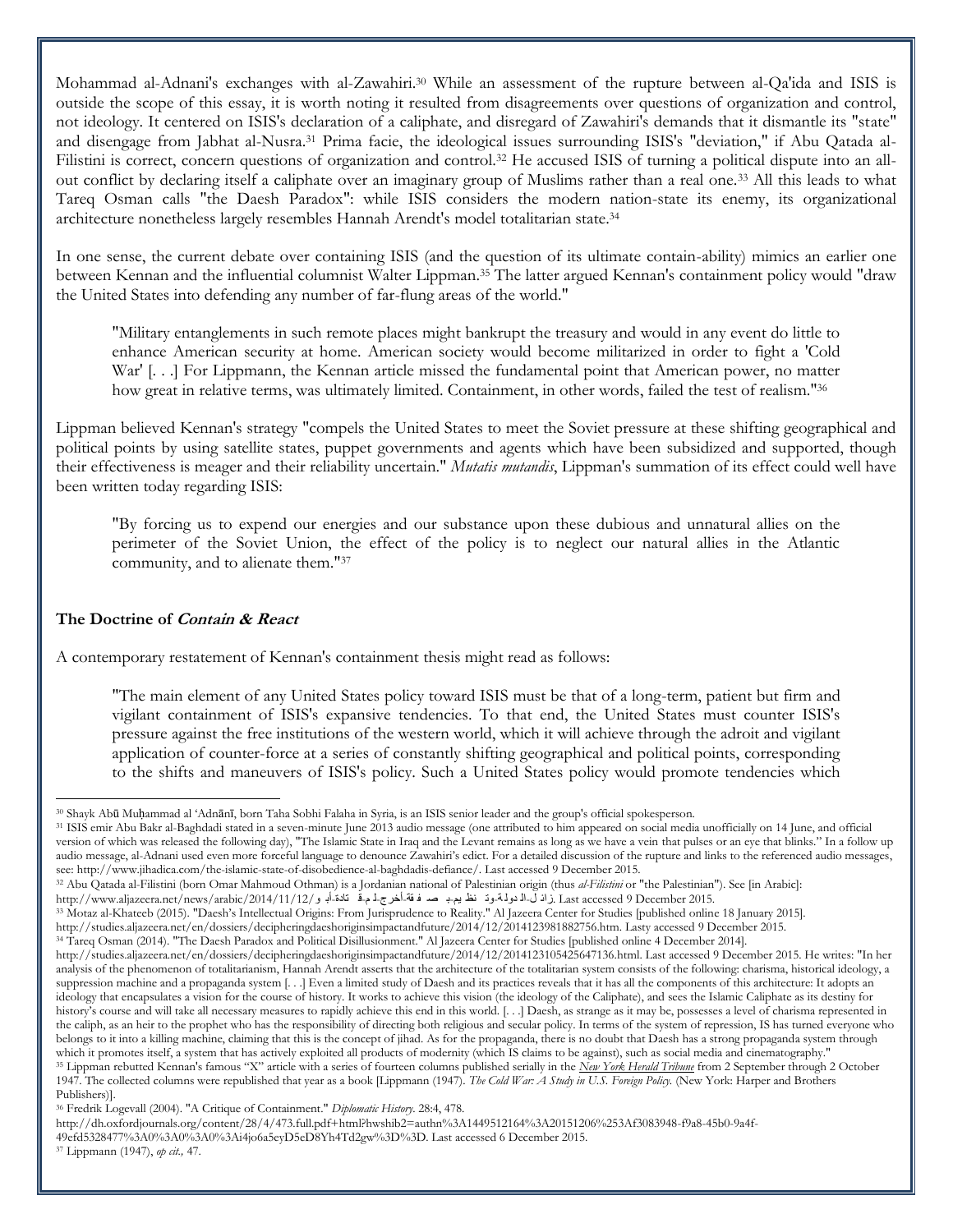must eventually find their outlet in either the break-up or the gradual mellowing of ISIS's power."<sup>38</sup>

This leave unanswered whether the United States (or anyone else) can contain ISIS in all four dimensions, the associated complexity of which is suggested by a 2008 RAND study. Its authors caution "the confluence of governance, terrorism, and ideology (GTI) makes this long war complex and difficult, and is what differentiates it from other struggles the United States might be involved in." They suggest "Contain & React" as a viable Long War counterterrorism strategy. "Fundamentally defensive," its objective is "to hold the current 'perimeter' in the Muslim world and only act strongly if that perimeter is breached (i.e., a major U.S. ally is threatened with collapse or overthrow)," in the event of which, "the United States would intervene massively with general purpose forces."<sup>39</sup>

"This strategy has applications for several trajectories. For example, in 'Major Muslim Nation Goes Bad,' Contain and React would seek to position U.S. military forces in neighboring states to deter the newly radicalized state from threatening its neighbors. In 'Expanding Scope,' this strategy could be used to try to fence off groups like Hezbollah in finite swaths of territory with stepped-up border enforcement as well as periodic strikes and raids. Contain and React would be the preferred choice for the 'War of Ideas' because the ideational campaign would be an ideal, low-cost, low-visibility tool for containing al-Qaeda and Salafi-jihadist ideologues."<sup>40</sup>

Each GTI<sup>41</sup> trajectory under *Contain & React* — an enemy-centric approach to counterinsurgency<sup>42</sup> — aligns with one or more ISIS dimension:



The 2008 RAND study continues:

"Contain and React would give equal roles to all three parts of our GTI framework. Each would have to be conducted at a moderate level of intensity in order for the U.S. defensive perimeter to hold. Counter-terrorist efforts would be necessary to prevent SJ [Salafi-Jihadist] groups from seeping out of ungoverned zones and into the territory of U.S. allies and partners. Ideological campaigns would likewise be required to reduce the appeal of SJ in Muslim states that face problems with youth bulges, poor delivery of basic services, and high unemployment. Finally, limited programs aimed at improving governance in the most strategically important U.S. allies in the Muslim world (for example, Egypt and Pakistan) would be useful as reinforcement for the IO efforts."

<sup>&</sup>lt;sup>38</sup> The author's restatement uses text extracted from Kennan's original statement, and substitutes "ISIS" for Kennan's references to the Soviet Union. For his original text, see: Kennan (1947), *op cit.*

<sup>39</sup> Pernin, et al (2008), *op cit.*. 99.

<sup>40</sup> *Ibid.,* xix. The authors describe the contingency *Major Muslim Nation Goes Bad* as a "Radical shift in a regime brought on when a critical state in the Muslim world is taken over by radical extremists. Two of the most plausible and most threatening scenarios to American interests would be a military coup in Pakistan or a successful fundamentalist insurgency in Saudi Arabia." *Expanding Scope* means "beyond a major terrorist attack against U.S. interests, to include radical Shiism, the Iranian state, regional terrorists, and/or some non-Islamic terror groups. In this formulation, the long war would become a true global war on terror." *War of Ideas* means a "[s]hift to information-based campaign with the goal of isolating jihadists and their infrastructure from the broader global Muslim population." The WOI might include "significant IO operations in neighboring states to help contain the fallout and reduce the influence of Salafi-jihadist propaganda."

<sup>41</sup> GTI is an acronym for the construct "Governance, Terrorism & Ideology."

<sup>&</sup>lt;sup>42</sup> The classical approach to counterinsurgency (COIN) is either enemy- or population-centric. Enemy-centric COIN is a variant of conventional warfare, while the population-centric approach understands COIN as an armed variant of government administration.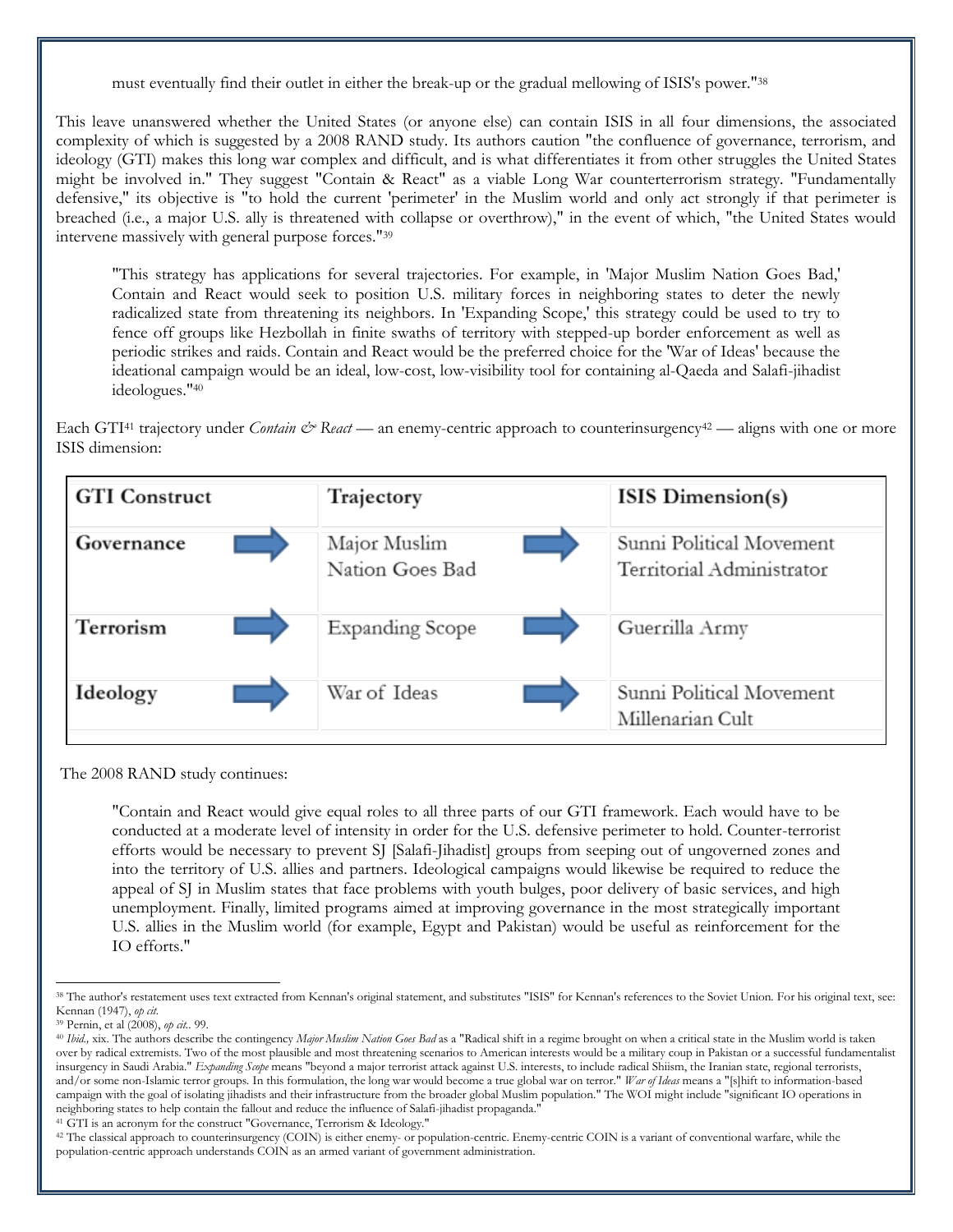We will consider separately (and briefly) the Governance, Terrorism, and Ideology constructs.

#### **Governance:**

*"The assault on free institutions is world-wide now, and in the context of the present polarization of power a defeat of free institutions anywhere is a defeat everywhere."* -NSC-68 (1950)

The *Governance* construct encompasses two dimensions, ISIS as a Sunni political movement and ISIS as a territorial administrator, respectively.<sup>43</sup> This dynamic is rooted in al-Qa'ida's earlier pivot from the more defensive *jihad* variant espoused c.1980s by Abdullah Azzam<sup>44</sup> to al-Zawahiri's<sup>45</sup> 1991 call for offensive *jihad* against corrupt regimes in the Muslim world.

The instrumental use of political polarization is a central element to the dimension *ISIS as a Sunni political movement.* It seeks to undercut and destabilize the region's brittle regimes, and give rise to "failed states or ungoverned spaces in which terrorist extremists can more easily operate or take shelter."<sup>46</sup> Polarization entails "dragging the masses into the battle" as the late al-Qa'ida leader Abu Bakr Naji wrote, the means of which are "actions which will inflame opposition and which will make the people enter into the battle, willing or unwilling, such that each individual will go to the side which he supports..." He wrote, "The first step of polarization in the stage of 'the management of savagery' is mastering the administration of the regions which are under our control."<sup>47</sup>

The meaning of *management of savagery* may be counter-intuitive, so an explanation is in order. *Savagery* — a condition Naji calls "more nebulous than chaos" — ensues in the aftermath of a state's collapse. That event leaves a *region of savagery<sup>48</sup>* in its wake:

"[T]he management of peoples' needs with regard to the provision of food and medical treatment, preservation of security and justice among the people who live in the regions of savagery, securing the boarders by means of groups that deter anyone who tries to assault the regions of savagery, as well as setting up defensive fortifications."<sup>49</sup>

He elaborates elsewhere in the manifesto that a state's collapse (i.e., "the stage of the administration of savagery") is usually preceded by the "stage of the power of vexation and exhaustion." It entails weakening the state in the furtherance of one of several endpoints.<sup>50</sup> Naji again highlights polarization's instrumental role in "vexation and exhaustion:"

"By polarization here, I mean dragging the masses into the battle such that polarization is created between all of the people. Thus, one group of them will go to the side of the people of truth, another group will go to the side of the people of falsehood, and a third group will remain neutral, awaiting the outcome of the battle in order to join the victor. We must attract the sympathy of this group and make it hope for the victory of the people of faith, especially since this group has a decisive role in the later stages of the present battle. [. . .] We must make this battle very violent, such that death is a heartbeat away, so that the two groups will realize that

<sup>44</sup> Abdullah Yusuf Azzam (d.1989) was a founding member of al-Qa'ida. His 1979 pamphlet was later expanded to a short (133 pages) book published in 1985 (with a 1987 second edition) under the title *Defending Muslim Lands is Among the Most Important Collective Obligations* (*Al-Defaa aan Ardhee al-Muslimeen aham furood al-ayaan*). Most of it [79 of 133 pages] consisted of Azzam's *fatwa* ordaining jihad, which he argued was a religious duty for individual Muslims (*fard ayn*) as well as the Muslim community as a whole (*fard kifaya*). Azzam's call sometimes is characterized as *defensive jihad,* since he relies extensively on the authority of scholars such the 13thCE Islamic theologian Ibn Taymiyyah, who wrote: "If the enemy enters Islamic lands, the entire Islamic empire and nation are one in repelling the invader, they need no permission to travel to the fringe of the Islamic lands to conduct jihad." Thus Azzam's call at the time that "We must focus our efforts on Palestine and Afghanistan, because these are central issues in the Muslim world." The cited text is from the book's second edition [Azzam (1987). *Al-Defaa aan Ardhee al-Muslimeen aham furood al-ayaan.* (Amman: Maktaba Risala al-Haditha Publishers)]. <sup>45</sup> Ayman al-Zawahiri declared in his c.1990s book, *Bitter Harvest*, "The Islamic movements must answer the questions: are the governments in the Muslim countries true Muslims or are they *kuffar* [infidels]? These rulers are obviously *kuffar* and *murtaddeen* [apostates] because they rule with a law other than that of Allah. Therefore it is a *fard ayn* [individual duty] to wage *jihad* against them and remove them from their positions." He writes, "Hence, democracy is *shirk* (idolatry) because it usurps the right to legislate and puts it in the hands of the people." See: Al-Zawahiri (n.d. [1991-1992]). *Al-Hasad al-Murr, al-Ikhwan al-Muslimun Fi Sittin 'Aman* [*The Bitter Harvest: the Muslim Brotherhood in Sixty Years*], trans. Nadia Masid. (n.p.: Jihad Group Publication), 5.

 $\overline{a}$ <sup>43</sup> Put another way, the ISIS governing construct is embodied as *ISIS, the Sunni political movement* and *ISIS, the territorial administrator*, respectively.

<sup>46</sup> United States Defense Department (2006). *Quadrennial Defense Review Report*. (Washington, DC: Government Printing Office), 12.

<sup>47</sup> Authorship of the 2004 al-Qa'ida online manifesto, *Management of Savagery*, is attributed to Abu Bakr Naji, a *nom de guerre* of the late (d.2008) Mohammad Hasan Khalil al-Hakaymah. Its full Arabic title [Idarat at-Tawahhus: Akhtar marhalah satamurru biha l'ummah] means "Management of Savagery: The Most Critical Stage Through Which the Islamic Nation Will Pass." An English translation is available here: https://azelin.files.wordpress.com/2010/08/abu-bakr-naji-the-management-of-savagery-the-most-criticalstage-through-which-the-umma-will-pass.pdf. Last accessed 10 December 2015. The quoted text appears in the Third Topic, Section Seven.

<sup>&</sup>lt;sup>48</sup> He illustrates this term as "a situation resembling the situation of Afghanistan before the control of the Taliban, a region submitting to the law of the jungle in its primitive form, whose good people and even the wise among the evildoers yearn for someone to manage this savagery." See: Naji (2004), *op cit.*, First Topic, Section Eleven. <sup>49</sup> *Ibid.* 

<sup>&</sup>lt;sup>50</sup> Ibid First Topic, Section Fourteen. For example, to prepare to seize power afterwards, or to weaken the state so than another "state or power" can take control "without passing through the administration of savagery."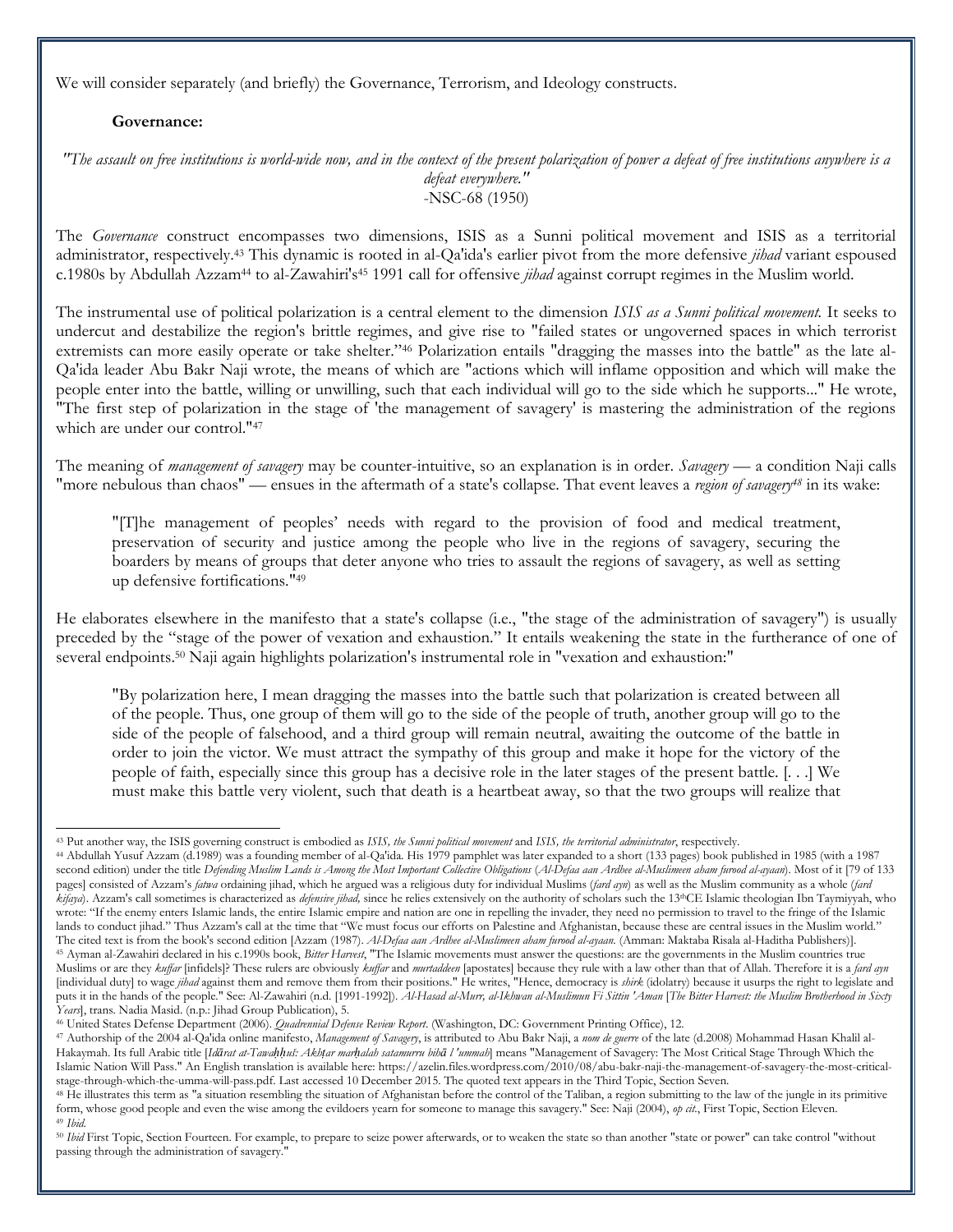<span id="page-7-0"></span>entering this battle will frequently lead to death. That will be a powerful motive for the individual to choose to fight in the ranks of the people of truth in order to die well, which is better than dying for falsehood and losing both this world and the next."<sup>51</sup>

Polarization is further instrumentalized during the *management of savagery*:

"The people, seeking security, rally around the great personages of the country or a party organization or a jihadi organization or a military organization composed of the remainders of the army or the police of the regimes of apostasy."<sup>52</sup>

There is a coincident inflow of foreign fighters to join the jihadists' ranks, in Naji's words, "a continuous emigration of the youth of other regions to our regions."<sup>53</sup>

The foregoing is intended to illuminate how al-Qa'ida intended to direct its *Governance* trajectory using political polarization and state-collapse to transition from a Sunni political movement to a territorial administrator. ISIS implicitly adopts and elaborates it in two key respects. "The preservation of security and securing the borders may advance to working to expand of the region of savagery," Naji speculated.<sup>54</sup> This creates two "options" as ISIS sees it to exploit its "rapid consolidation and shrewd governance of its territories:"

"The first option is that they continue to expand the borders of the Caliphate throughout the region until economic or military limitations stop them and they afterwards consolidate their positions. Too bad for the West, it doesn't look like such limitations exist for the Caliphate. The second option is that they goad the West into launching an all-out ground attack, thereby setting the scene for the final battle between Muslims and the crusaders prophesized to be held at Dābiq in Syria, by conducting an operation overseas that is so destructive that America and its allies will have no alternative but to send in an army."<sup>55</sup>

A related ISIS strategy is "The Extinction of the Grayzone."<sup>56</sup> It intends to force off the fence Naji's "third group," the one he wrote intends to "remain neutral, awaiting the outcome of the battle in order to join the victor."<sup>57</sup> ISIS's position is unambiguous:

"[A]s Shaykh Usāmah Ibn Lādin (rahimahullāh) said, 'The world today is divided into two camps.' Bush spoke the truth when he said, 'Either you are with us or you are with the terrorists.' Meaning, either you are with the crusade or you are with Islam."<sup>58</sup>

ISIS in eastern Syria and western Iraq is not a nation-state,<sup>59</sup> but it certainly is a territorial one. The concept of the *territorial state* derives from Leibniz's model of the post-Westphalian princely states.<sup>60</sup> Within a territorial state — here, *Territorial ISIS* — a

<sup>56</sup> "The Extinction of the Grayzone." *Dabiq* [published online in English]. 7: 54-67. http://media.clarionproject.org/files/islamic-state/islamic-state-dabiq-magazine-issue-7 from-hypocrisy-to-apostasy.pdf. Last accessed 10 December 2015. *Dabiq* is ISIS's online magazine published monthly since July 2014.

 $\overline{a}$ <sup>51</sup> *Ibid.,* Third Topic, Section Seven.

<sup>52</sup> *Ibid.*

<sup>&</sup>lt;sup>53</sup> ISIS says much the same: "The majority of the first muhajireen came from the Gulf states and the Arabic Maghreb...After them was *hijra* [migration] from the states of the world after the announcement of the caliphate, as no disbelieving state has remained which hasn't also suffered from the *hijra* of its youth to support the Islamic State which the soldiers of Joulani and the apostate Sahwa forces from the Free [Syrian] Army and others besides them rejected." See: Aymenn Jawad Al-Tamimi, trans. (2014). *Principles in the Administration of the Islamic State*, Chapter 2. "Organization of the individual and group." http://www.aymennjawad.org/18215/principles-in-the-administration-of-theislamic. Last accessed 10 December 2015. Also published at http://www.theguardian.com/world/2015/dec/07/islamic-state-document-masterplan-for-power. <sup>54</sup> *Ibid.,* First Topic.

<sup>55</sup> John Cantlie [pseud.] (2015). "Paradigm Shift, Part II." *Dabiq* [published online in English]. 12, 50. http://www.clarionproject.org/docs/islamic-state-isis-isil-dabiqmagazine-issue-12-just-terror.pdf. Last accessed 10 December 2015.

<sup>57</sup> See f[n\(51\)](#page-7-0).

<sup>&</sup>lt;sup>58</sup> "The Extinction of the Grayzone," *op cit*. ISIS expands the point: "After September 11<sup>th</sup>, the two opposing camps were the divided Ummah versus the crusaders. Now – according to the crusaders themselves – it is the Islamic State versus the crusaders. Accordingly, the grayzone has different implications for both times. In the past, it consisted of the hypocrites, deviant innovators, and abandoners of jihād. After the Khilāfah and the subsequent crusade, the grayzone also encompasses "independent" and "neutral" Islamic parties that refuse to join the Khilāfah, as these parties claim to be independent of both opposing camps."

<sup>&</sup>lt;sup>59</sup> The author references Wilets' definition of a nation-state as "a state that functions as the juridical embodiment of the dominant national group." [James D. Wilets (1999). "The Demise of the Nation-State: Towards a New Theory of the State Under International Law." *Berkeley Journal of International Law*. 17:2, 193.

http://scholarship.law.berkeley.edu/cgi/viewcontent.cgi?article=1179&context=bjil. Last accessed 11 December 2015.

<sup>60</sup> ISIS is a territorial state in Syria and Iraq, and an aspiring one elsewhere, e.g., Libya. Leibniz used his essay *Entretiens de Philaréte et d'Eugène sur le droit d'Ambassade* to discuss problems of territoriality in the aftermath of the Peace of Westphalia (1648). The abundant minuscule principalities — upon which the Westphalian Peace for all practical purposes conferred sovereignty — could not claim to be on a par with larger principalities that recognized each other as equally sovereign. Not possessing sufficient territory, the former could at best maintain internal order. Leibniz argued that sovereignty meant the exercise of military power within the territory to the exclusion of any other power within and without. The territory is, in other words, impermeable, except by means of war. The author uses this concept of the territorial state — an impermeable territory in which military power excludes any other power within and without — to distinguish it from the nation-state. The territorial state de facto sovereign while the nation-state is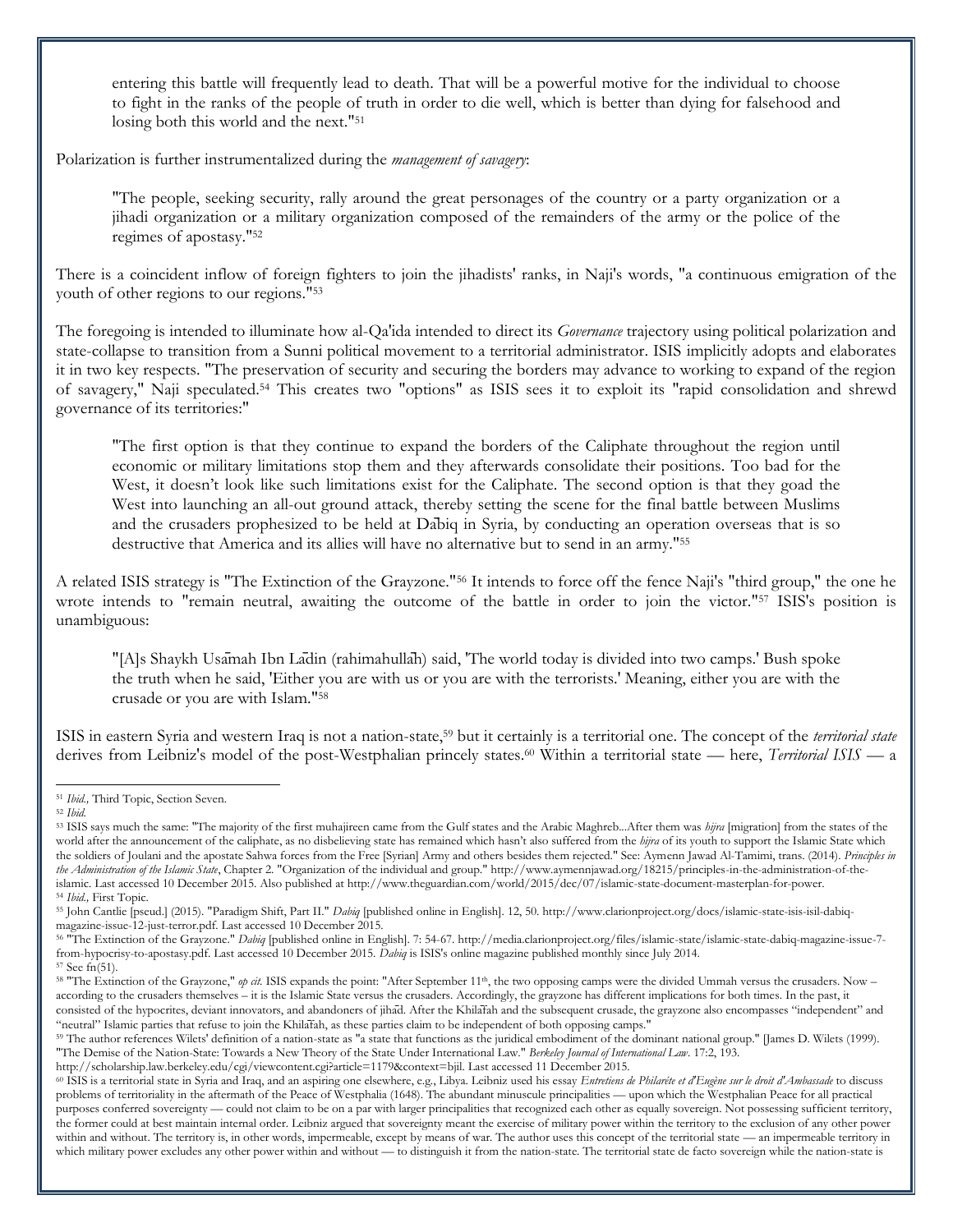hegemon exercises what Leibniz called *sovereignty*. The hegemon is "sovereign" when it is sufficiently powerful to exclude internal and external "others" from exercising political authority within its domain. Its territory is impermeable to everything but external military force, contributing to why these territories are sometimes called *terrorist black holes*. 61

#### **Terrorism:**

*"You can discover what your enemy fears most by observing the means he uses to frighten you."* -Eric Hoffer

A prerequisite to proper use of the term *terrorism* is to demystify and define it. "Terrorism," wrote the sociologist Omar Lizardo, "is what people, authorities and ideologues decide to label as terrorism, without a theoretical defining feature of its own."<sup>62</sup> More often than not, conversations about terrorism focus on the actor and not the act. In Lizardo's formulation, it is "the difference between ritualized, legitimated and symmetric forms of organized collective violence such as interstate war" he considers it the exclusive realm of nation-states, as territorial, violence-monopolizing actors — and "illegitimate, asymmetric interactions such as those that are usually classified as terrorist attacks"<sup>63</sup> directed against actors linked to territorial states:

"Given two equivalent actions (such as a surprise attack against a state), one performed by a recognized actor in the international system (such as Japan in during World War II), and another by a loosely defined network of infra-national actors (informal groups, non-state- affiliated organizations), the first would be characterized as an act of war while the second would most likely be referred to as a terrorist attack."<sup>64</sup>

Designating ISIS a terrorist organization does not, as we have witnessed in the Syria-Iraq battlespace, imply its military actions are qualitatively different from a state-combatant. This is especially true as terrorist actions directed against the representatives (human, material or symbolic) of formally recognized state actors become more targeted and less asymmetric. "Most episodes of terrorism-counter-terrorism cycles are indistinguishable at a behavioral level from what has been referred to as *total war* when this occurs between two formally recognized state-actors," Lizardo writes.<sup>65</sup>

So it is argued that terrorism consists of serial acts of war perpetrated by a violent non-state actor against a state-actor (whose reciprocal war-like acts comprise *counterterrorism*). Moisés Naim claimed a decade ago that the struggle between state and nonstate organizations like al-Qa'ida and ISIS had become much less symmetrical, as the latter benefit from the globalization of resources, techniques and organizational forms.<sup>66</sup> This increases the likelihood territorial states will emerge inside geographical havens within the boundaries of weak or partially degenerate nation-state — witness ISIS's caliphate in western Iraq and eastern Syria — and that an actual state apparatus might fall at the hands of one of these organizations. This in turn, Lizardo observed, "increases the chances of state terrorism directed at civilians and other non-combatants" and "civilian proto-military organization against abusive state entities."<sup>67</sup> The final domino is often spillover into neighboring territories and the transnationalization of terrorism.

This perspective is wholly consistent with the dimension of ISIS as a guerrilla army, one susceptible to physical containment by such conventional counterterrorism strategies as *Contain & Hold* and *Ink Blot*. These strategies would likely be applied coterminously though they differ in the scope and tenor of their respective operations. The objective of *Ink Blot* is to seize, clear and hold strategically important areas working actively with local security forces. While special operations forces are its preponderant force element, it is likely some general-purpose forces would become involved as well. *Ink Blot* operations tend to be smaller scale based on "a proactive and forward-leaning policy of working with local forces before escalation to full-

so de jure.

<sup>61</sup> For a discussion of this subject, see David H. Gray & Kristina LaTour (2010). "Terrorist Black Holes: Global Regions Shrouded in Lawlessness. *Global Security Studies*. 1:3. <sup>62</sup> Omar Lizardo (2008). "Defining and Theorizing Terrorism: A Global Actor-Centered Approach." *Journal of World-Systems Research*. 14:2, 96.

https://www3.nd.edu/~olizardo/papers/jwsr-defining.pdf. Last accessed 11 December 2015.

<sup>63</sup> *Ibid.,* 94.

<sup>&</sup>lt;sup>64</sup> Ibid., 96-7. There is understandable resistance to acknowledging any degree of equivalency between the actions of such groups as al-Qa'ida and ISIS, and territorial nationstates, with the exception of so-called "rogue" states, e.g., Assad's Syria. As Stephen Graham and others have pointed out, however, "killings of civilians, the targeting of nonstrategic symbolic targets (such as famous landmarks), or sustained bombings of cities for demoralization purposes, are all strategies that have been put to use during interstate war, but are not usually branded as terrorist." [Lizardo (2008), 96] See: Stephen Graham (2004). *Cities, War, and Terrorism: Towards an Urban Geopolitics*. (Malden: Blackwell).

<sup>65</sup> *Ibid.,* 102.

<sup>66</sup> Moisés Naim (2003). "The Five Wars of Globalization." *Foreign Policy*. 29: 134, 29-36. http://users.clas.ufl.edu/zselden/Course%20Readings/Naim.pdf. Last accessed 11 December 2015.

<sup>67</sup> Lizardo (2008), *op cit.,* 111.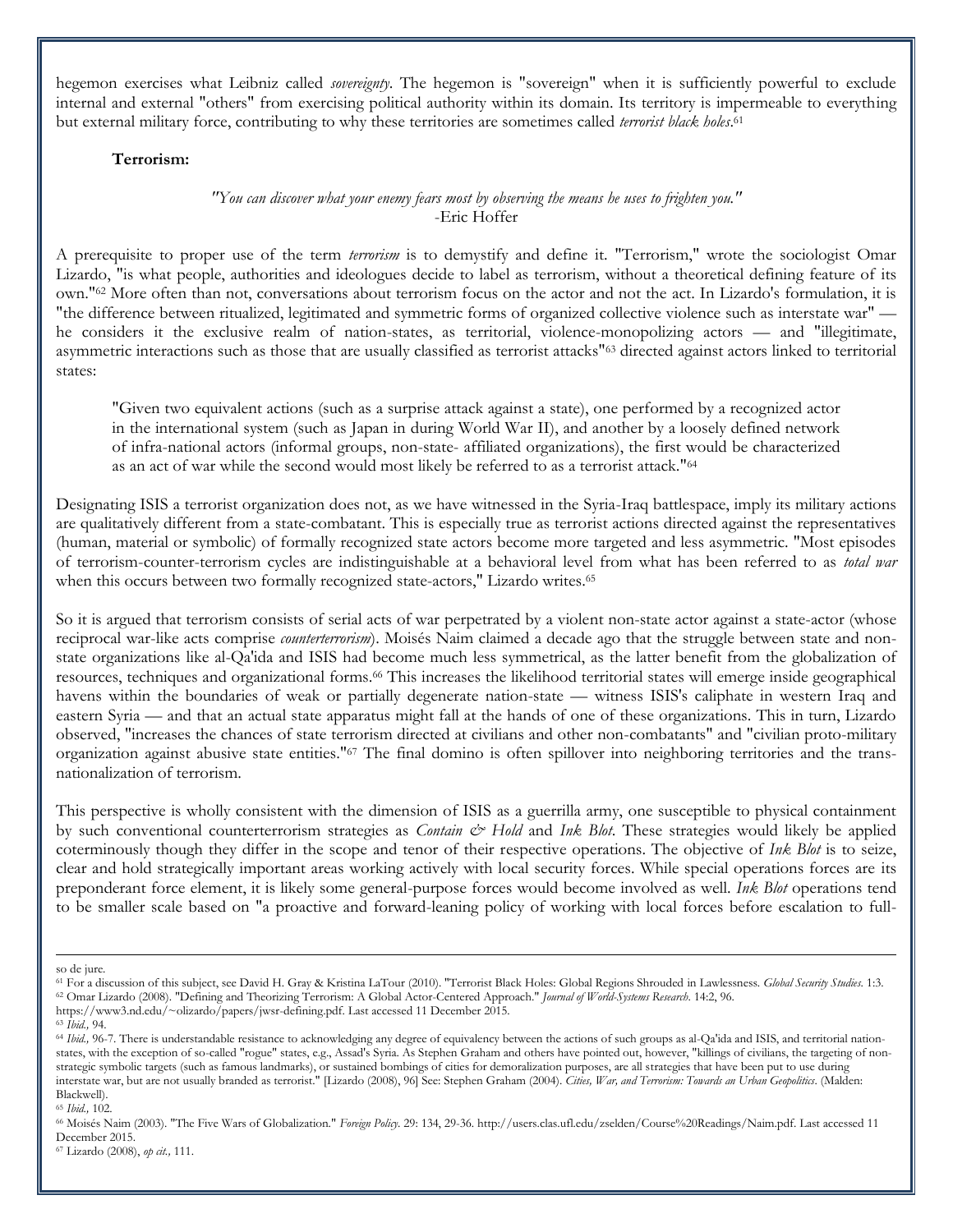blown destabilization."<sup>68</sup> In contrast, the objective of *Contain & React* is to hold a geographic perimeter, acting strongly only if that perimeter is breached, in the event of which the United States would intervene massively with general-purpose forces.

#### **Ideology:**

*"Pretending that [Islamic State] isn't actually a religious, millenarian group, with theology that must be understood to be combatted, has already led the United States to underestimate it and back foolish schemes to counter it. We'll need to get acquainted with the Islamic State's intellectual genealogy if we are to react in a way that will not strengthen it, but instead help it self- immolate in its own excessive zeal."*<sup>69</sup> -Graeme Wood (2015)

There is no doubt the Syrian and Iraqi government's failure to ensure security and stability within territorial borders exacerbated by external interventions — eroded state sovereignty and legitimacy. ISIS opportunistically breached and infringed sovereignty in a direct challenge to their legitimacy. The ISIS caliphate is transnational in nature but rests within a controlled territory.

The Territorial ISIS narrative reinforces "a grossly idealistic portrait of the Caliphate as a form of governance":

"This romantic portrayal extends not only to the Caliphate as a governing institution, but its ability to function as uniting force for the whole of the *ummah*, overcoming 'false' differences in identity based on nationality or ethnicity. [. . .] [T]hey romanticize the Caliphate in an attempt to shift the loyalties and sense of community the audience feels at a nationalistic level to that of the Caliphate."<sup>70</sup>

Furlow, et al., develop the concept of "the imagined community of the Ummah," a reference to the traditional conception of the *ummat al-mu'minin* ("Community of Believers") and the *ummat al-Islamiyah* ("Islamic community of believers").<sup>71</sup> "The primary loyalty of Muslim citizens is to the *ummah*, rather than the state, and to the *Shariah* rather than the ruler," writes Mir Zohair Husain.<sup>72</sup> ISIS (and al-Qa'ida) craftily exploit it to create "an imagined community of Muslims."

"[T]hey actively reject the landscape of modern nation-states, viewing them as imposed by Western forces to the detriment of the *ummah*. They must construct an imagined community of a singular Islamic *ummah* without relying on the usual tools employed by, for example, nationalist oriented groups. [. . .] So they rely on the vision of the Caliphate to accomplish this. In other words, the Caliphate effectively bypasses the usual state-based features that would construct an imagined community."<sup>73</sup>

This suggests two avenues to contain ideological extremism: first, to strengthen national identity; and second, to address whatever theological factors underpin Islamic extremism. Both are complex subjects meriting more than superficial consideration. The first — national identity — is undoubtedly exacerbated by the simple fact that the United States is the lead actor in the anti-ISIS military coalition. It is well established that the primary basis of self-identification regionally is Muslim and Arab, not national, especially in Arab-to-American encounters.<sup>74</sup> That Iraqi — and now Syrian — national identity must be reconstructed is obvious. Both nations face on a much larger scale the same challenge such nations as Singapore have faced: the construction of a national identity through what Hobsbawm called "invented tradition."<sup>75</sup> It refers to the way in which an ideological agenda is artificially linked to the past, and to the uses of "tradition" within contemporary political discourse. Identity-forming myths that justify political authority are a fundament of ISIS's *modus operandi,* which seemingly internalized Ernest Renan's aphorism that "Getting its history wrong is part of being a nation."<sup>76</sup> Such communal identity also

<sup>68</sup> Pernin, et al., *op cit.,* 99.

<sup>69</sup> Wood (2015). "What ISIS Really Wants." *The Atlantic*. (March 2015). http://www.theatlantic.com/magazine/archive/2015/03/what-isis-really-wants/384980/. Last accessed 13 December 2015.

<sup>70</sup> R. Bennett Furlow, Kristin Fleischer & Steven R. Corman (2014). "De-Romanticizing the Islamic State's Vision of the Caliphate." Report No. 1402/October 27, 2014. Arizona State University Center for Strategic Communication, 4, 10. http://csc.asu.edu/wp-content/uploads/pdf/csc1402-deromanticizing-islamic-state-caliphate.pdf. Last accessed 14 December 2015.

<sup>71</sup> This builds on Benedict Anderson's concept of *imagined communities*.

<sup>72</sup> Mir Zohar Husain (1995). *Global Islamic Politics.* (New York: HarperCollins), 31.

<sup>73</sup> Furlow, et al. (2014), *op cit.,* 9.

<sup>74</sup> D. Jason Berggren (2007). "More Than the Ummah: Religious and National Identity in the Muslim World." *The American Journal of Islamic Social Sciences*. 24:2, 81.

<sup>&</sup>lt;sup>75</sup> Hobsbawm wrote that "*invented tradition* is taken to mean a set of practices, normally governed by overtly or tacitly accepted rules and of a ritual or symbolic nature, which seek to inculcate certain values and norms of behavior by repetition, which automatically implies continuity with the past." See: Eric Hobsbawm (1983). "Introduction: Inventing Traditions." In *The Invention of Tradition*, Hobsbawm & Terrence Ranger, eds. (Cambridge: Cambridge University Press), 1-14.

<sup>76</sup> Renan's aphorism reads in the original French: "L'oubli, et je dirai même l'erreur historique, sont un facteur essentiel de la création d'une nation, et c'est ainsi que le progrès des études historiques est souvent pour la nationalité un danger." ("Forgetting, I would go so far as to say as historical error, is a crucial factor in the creation of a nation, such that historians' advancements often endanger nationalism.") From Renan (1882). *Qu'est-ce qu'une nation?* (Paris: Calmann Lévy).

http://classiques.uqac.ca/classiques/renan\_ernest/qu\_est\_ce\_une\_nation/renan\_quest\_ce\_une\_nation.pdf. Last accessed 15 December 2015.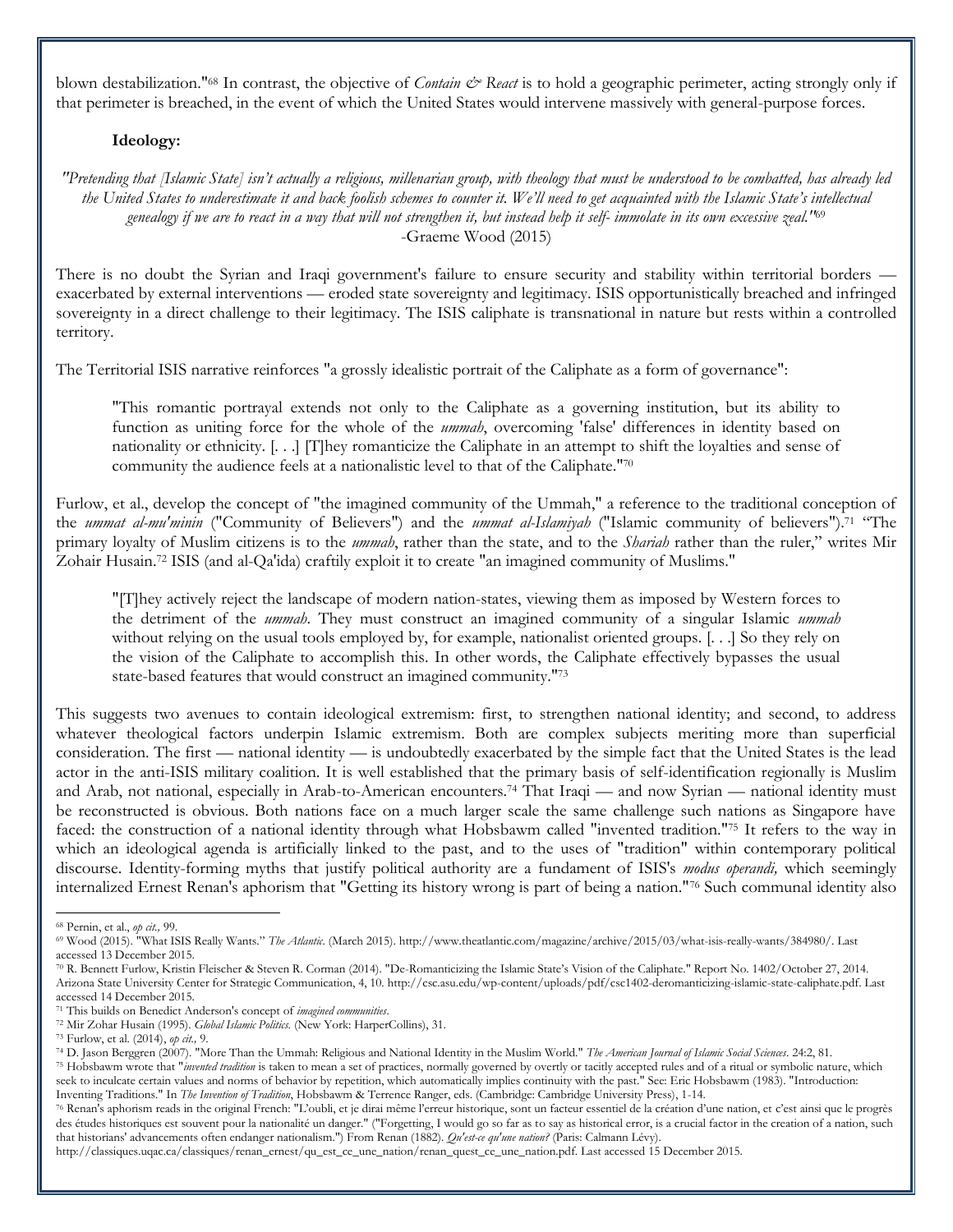holds the basis for a nation-state's claim to sovereignty through the instrumental manipulation of political myths and ideals.

The experience of post-war Japan is instructive. Maruyama Masao wrote that it faced the urgent task of attaining modernity, and overcoming the political and social institutions that had curtailed its fulfillment. Takeuchi Yoshimi challenged this critique. He wrote that Japan's wartime fascism (like Iraq and Syria) "was not a hangover of pre-modern consciousness but a manifestation of political and social institutions born in modernity." While disavowing Eurocentric conceptions of modernity:

"[I]t was not a matter of becoming modern so much as confronting the character of Japan's existing modernity. For Takeuchi, the task facing Japan was *to take control of modernity and find an indigenous basis from which to determine its parameters*."<sup>77</sup> [Emphasis added]

The Sunni Arab world must formulate its own modernizing political narrative to contain and extinguish ISIS-style nihilism.<sup>78</sup> Yoshimi foresaw that a Japan unable to locate itself in the modern world would descend into meaninglessness:

"The absence of resistance [to external pressures] means that Japan is not Asian. At the same time the absence of a desire for self-preservation means that Japan is not European. That is to say that Japan is nothing."<sup>79</sup>

Only a communal Pan-Arab strategy can counter ISIS ideologically as well as militarily. The recent announcement by Saudi Arabia of the formation of a 34-nation Islamic military coalition may represent a tentative first step. It remains to be seen whether any such coalition can balance the dual imperatives to preserve territorial integrity and ensure that fellow Arabs' basic security and human needs are met.<sup>80</sup>

Outside the geographic arc of Territorial ISIS — and as far afield as Sri Lanka and Libya — its political dimension is dynamic. *Political ISIS* is a revolutionary movement that seeks "comprehensive and drastic change in the political system, social structure, economic property, and the existing social situation." So wrote Abu `Ubayd al-Qurashi, an al-Qa'ida ideologist.<sup>81</sup> The point of the revolution's social and economic dimensions is to "activate...the atmosphere of collapse,"<sup>82</sup> language redolent of Italy's *Brigate Rosse* of the late 1970s and early 1980s.

While Political ISIS is Sunni in composition, it is not deeply grounded in the denomination nor for that matter especially sectarian:<sup>83</sup> It has a deeply syncretic worldview:

"They have constructed a tradition using quotations from the textual sources, but removed from their linguistic context as well as that of their historical reception, combined with borrowings from a past which isn't even their own, plus elements which are completely and utterly contemporary."<sup>84</sup>

These "borrowings" are exemplified by ISIS' obsession with the Shiite cult of martyrdom, which "does relate back to certain forms of Islamic religious tradition, these forms belong not to their own Sunni tradition but to the Shiite beliefs which they

l <sup>77</sup> Peter Geral Kelman (2001). *Protesting the National Identity: The Cultures of Protest in 1960s Japan*. A dissertation presented to the Faculty of Arts of the University of Sydney (January 2001), 47-48.

<sup>&</sup>lt;sup>8</sup> ISIS "is, a millenarian death cult that kills mainly (Shiite) Muslims and discredits rather than defends Islam." So declares Alex Schmidt of the International Centre for Counter-Terrorism at the Hague, who wrote that its "claim...to stand for 'pure and unadulterated Islam' therefore is just that — a claim among other claims, with no better proof of correctness. See: Schmidt (2015). "Challenging the Narrative of the 'Islamic State'." ICCT Research Paper (June 2015). International Centre for Counter-Terrorism — The Hague, 3-4. http://icct.nl/wp-content/uploads/2015/06/ICCT-Schmid-Challenging-the-Narrative-of-the-Islamic-State-June2015.pdf. Last accessed 13 December 2015.

<sup>79</sup> Quoted in Kelman (2001), 50.

<sup>80</sup> Simon Mabon & Lucia Ardovini (2015). "FPC Briefing: Daesh, Geopolitics and the Resurgence of Pan Arabism." The Foreignh Policy Centre (March 2015).

http://fpc.org.uk/fsblob/1691.pdf. Last accessed 15 December 2015. It is worth highlighting that this (like the self-identification phenomenon) will require Arab states to rethink their singular commitment to preserving territoriality as a source of sovereignty, and to face honestly their manifold political pathologies.

<sup>81</sup> Abu-'Ubayd al-Qurashi (2002) "Revolutionary War." *Majallah Al-Ansar* [published online in English]. 1 (15 January 2002), 10–15. According to the Militant Ideology Atlas published by the Combating Terrorism Center at West Point (CTC), Abu-'Ubayd al-Qurashi is the pseudonym of an "al-Qa'ida leader and strategist, a close aide to bin Ladin. He was a frequent contributor to the jihad journal (print and online) *al-Ansar*." Michael Ryan writes of him," al- Qurashi attempted to describe a new kind of guerrilla war with ancient roots in Islamic jihad and Chinese strategy as well as modern models in communist insurgencies and what American military strategists some- times call 'fourthgeneration warfare'." [Michael W.S. Ryan (2013). Decoding Al-Qaeda's Strategy: The Deep Battle Against America. (New York: Columbia University Press) 84] <sup>82</sup> Al-Qurashi attributed the phrase *atmosphere of collapse* to the Brazilian communist Carlos Marighella, who believed violence is the basis of revolution, and that violence created an environment in which revolution could flourish.

<sup>83</sup> Alizera Doostdar made much the same argument regarding efforts to explain its behavior in terms of Salafism. See: Doostdar (2014). "How Not to Understand ISIS." *Sightings* [published online 2 October 2014]. https://divinity.uchicago.edu/sightings/how-not-understand-isis-alireza-doostdar. Last accessed 12 December 2015. <sup>84</sup> He was speaking of al-Qa'ida, but his language is descriptive of ISIS as well. See: Navid Kermani (2002). "A dynamite of the spirit." *The Times Literary Supplement* (29 March 2002). http://www.navidkermani.de/media/raw/DynamiteTLS.pdf. Last accessed 12 December 2015. Kermani goes on to suggest that the most apt ideological analogue to ISIS is Nietzschean nihilism.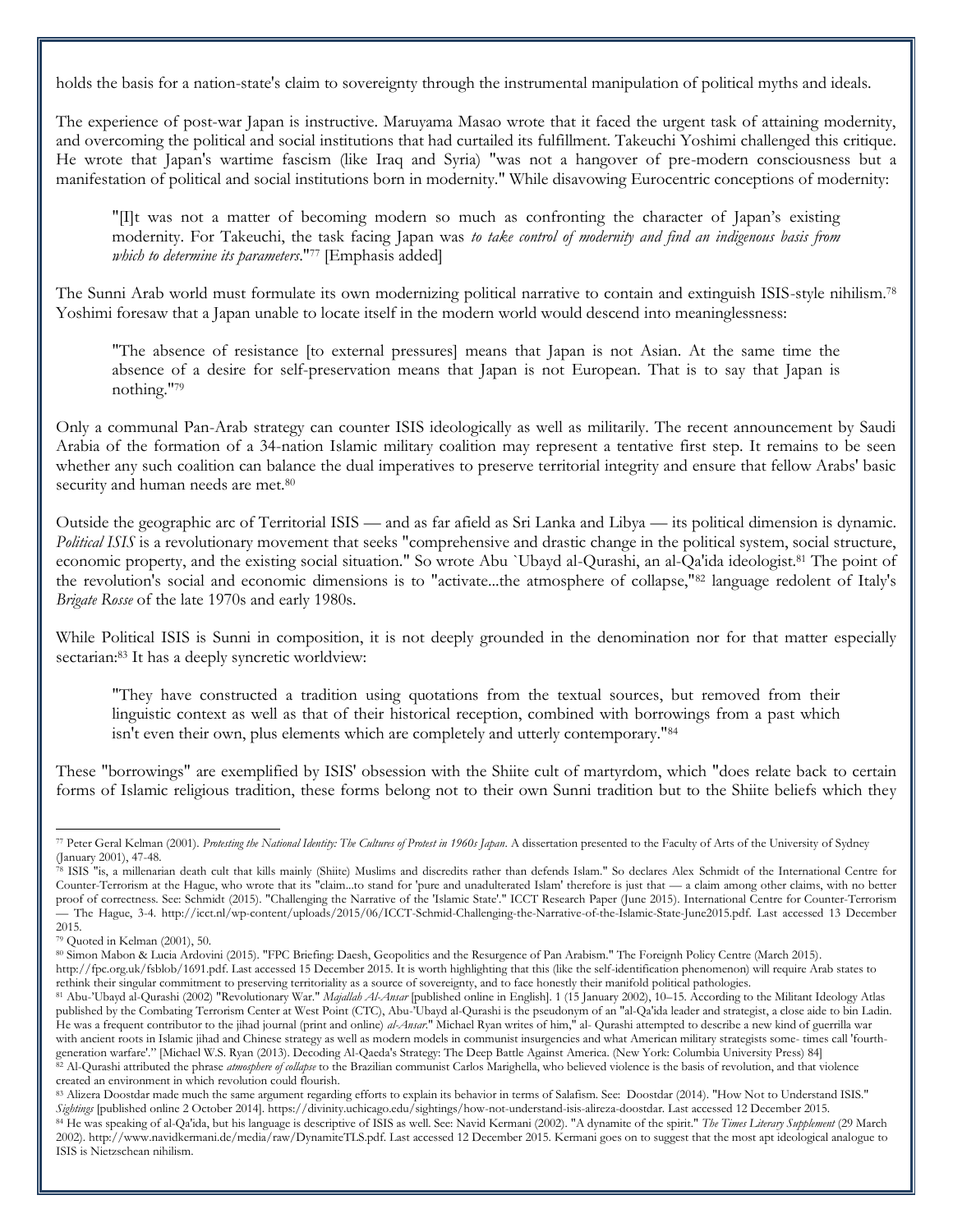regard as heretic."<sup>85</sup>

Hussein Ibish evokes an entirely different historical analogue:

"In some crucial ways their strategic modus operandi looks strikingly similar to that of the Communist Party of China (CPC) led by Mao Zedong, in the late 1930s through to the late 1940s...[T]he clearly recognizable ways in which ISIL is indeed replicating key elements of Mao's revolutionary methodology are unmistakable precisely because any such comparison is so incongruous. The analogy at first seems far-fetched, but proves actually compelling and alarming."<sup>86</sup>

That revolutionary methodology has distinctly ISIS-like overtones:

"Revolutionary warfare is never confined within the bounds of military action. Because its purpose is to destroy an existing society and its institutions and to replace them with a completely new structure, any revolutionary war is a unity of which the constituent parts, in varying importance, are military, political, economic, social and psychological."<sup>87</sup>

ISIS sees itself at the vanguard of a revolutionary movement. It aims to displace what it sees as an illegitimate and oppressive world order, the raison d'être of which is to maintain Western, in particular, United States, hegemony. There are significant parallels to post-revolution Iranian political culture, ironic given ISIS's palpably anti-Shi'a rhetoric. Like the post-revolutionary Iran before it, ISIS, seeks "to overturn U.S. influence in the Islamic world, to remove U.S.-supported Arab authoritarian regimes, and to spread Islamic rule," writes Robert Reardon.<sup>88</sup>

Devising a framework to contain Political ISIS is challenging, perhaps more so than its territorial embodiment. No practicable strategy can fully neuter it politically. It begins by disambiguating ISIS, and shedding misapprehensions about its political and religious underpinnings. The author points to earlier revolutionary groups that bear further consideration as models: the Maoist Katībat al-Ğarmaq (*aka* "the Jarmaq Squad"), which fought as a part of Al-`Asifah against the South Lebanon Army; the Marxist Fedayeen Khalq ("FKO" *aka* "the People's Feyadeen"); the Islamo-Marxist Mujahedin-e Khalq ("MEK" *aka* "the People's Mojahedin"); and the Harakat al-Tawhid al-Islami ("Harakah") *aka* "the Sunni Islamic Unification Movement," in which a number of Maoists played a formative role.

ISIS is "Islamic" only in the context of using Islam to establish a group identity — much in the manner of the secular Malay-Muslim insurgency in southern Thailand — and using its interpretation of Islamic teachings (mostly coopted from al-Qa'ida) as a political power base.<sup>89</sup> At the same time it solidifies its political base within Territorial ISIS, it is transitioning from *foco*like<sup>90</sup> hit-and-run guerilla actions and terrorism — tactics similar to those employed by the Southeast Asian Islamist group Jemaah Islamiah<sup>91</sup> — to a Maoist gradualist strategy of the sort attempted by the Jemaah Islamiah offshoot, Tanzim Qaedat al-Jihad (*aka* "Al-Qa'ida in the Malay Archipelago"). Like ISIS today, Jemaah Islamiah employed the classic Maoist strategy of forming a military force (*strategic stalemate*) and then launching military operations to establish a caliphate (*strategic offensive*).<sup>92</sup> This recitation is intended to drive home the point that many ISIS-like insurgencies have been successfully checked by counterterrorism *cum* containment strategies.

 $\overline{a}$ <sup>85</sup> *Ibid.*

<sup>86</sup> Hussein Ibish (2014). "Implausible as it sounds, ISIL has plundered Mao's playbook." *The National* [published online in English 21 September 2014].

http://www.thenational.ae/opinion/implausible-as-it-sounds-isil-has-plundered-maos-playbook. Last accessed 12 December 2015.

<sup>87</sup> Mao Tse-tung (1962). *Mao Tse-tung on Guerrilla Warfare.* BGEN Samuel B. Griffith, USMC (Ret.), trans. (New York: Frederick A. Praeger), 7.

<sup>88</sup> Robert J. Reardon (2012). *Containing Iran: Strategies for Addressing the Iranian Nuclear Challenge.* (Santa Monica: RAND), 77-78.

<sup>89</sup> This argument is adapted from one by Muhammad Tito Karnavian, whom the author wishes to credit. See: Karnavian (2014). *Explaining Islamist Insurgencies : The Case of al-Jamaah al-Islamiyyah and the Radicalisation of the Poso Conflict, 2000-2007.* (London: Imperial College Press).

<sup>90</sup> *Foco* is short for *foquismo* ("focalism"), a theory embraced by Che Guevara and later formalized by the French intellectual Régis Debray [Debray (1967). *Revolution in the Revolution?* (New York: Monthly Review Press)].

<sup>&</sup>lt;sup>91</sup> Jemaah Islamiyah (JI) was created by Abdullah Sungkar and Abu Bakar Ba'asyir, two Indonesian extremists who fled to Malaysia in 1985. It grew out of Darul Islam (DI), a West Javanese insurgent movement that sought to impose Islamic law as Indonesia transitioned from Dutch rule. While dispatching fighters to Afghanistan, the Sungkar-Ba'asyir's network established close ties with individuals who would later become associated with al-Qa'ida core and affiliated groups. Sungkar and Ba'asyir formalized their group as JI in the early 1990s and relocated to Indonesia in 1998 following the collapse of President Suharto's regime. David Gordon & Samuel Lindo (2011). "Jemaah Islamiyah." Center for Strategic & International Studies, Case Study Number 6 (November 2011).

http://csis.org/files/publication/111101\_Gordon\_JemaahIslamiyah\_WEB.pdf. Last accessed 13 December 2015.

<sup>&</sup>lt;sup>92</sup> Orthodox Maoism theorizes three phases of protracted of "long" war: the strategic defensive, the strategic stalemate (sometimes called *strategic equilibrium*) and the strategic offensive. While the revolutionary force has not yet achieved equality with the enemy, *Strategic Stalemate* is when the base areas are stabilized to the point where a revolutionary government can form. The war begins to take on a conventional nature in the *Strategic Offensive*, when the qualitative and quantitative difference between the two forces lessens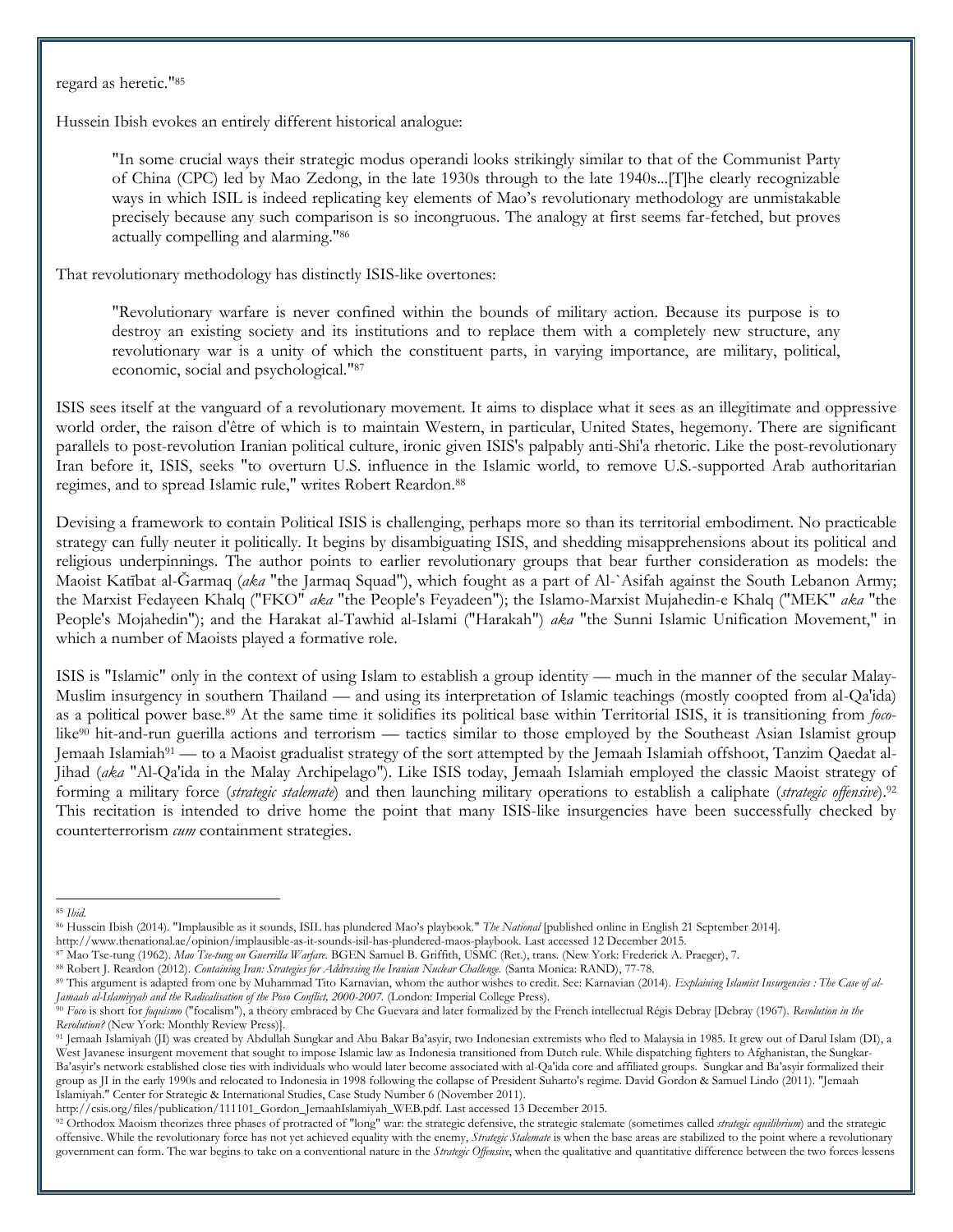#### **Returning to Kennan-esque Containment**

*"[M]uch of what I had said has a chance of being re-discovered after my death, thus to acquire a certain measure of classic quality, and to evoke understanding by that perverse quality of human nature that makes men more inclined to respond to the works of someone long dead than to those of any contemporary."* <sup>93</sup>

-George F. Kennan (1987)

The term *negative containment* denotes a policy under which an adversary is encircled geographically — by, for example, an alliance or a network of military bases — but where there is no active effort to destroy the adversary by means of counterforce. Negative containment seeks stalemate. As Charles O. Lerche, Jr. explained, "the theorists of containment had anticipated stalemate as the most probable outcome of the first phase of American action [against Soviet expansionism] and devised a strategy to follow up any success the United States might enjoy..."<sup>94</sup> This phase anticipated a second one that "called for the United States to exploit its own advantages." It would ultimately "confront the Kremlin with such an unfavorable situation that peaceful accommodation with the free world would be the only convenient way for the leadership to escape with the regime intact."<sup>95</sup> Then, as perhaps now, a significant portion of the American public rejected the objective of the second phase — peaceful accommodation — as effectively acquiescing in the Soviet subjugation of the "captive nations" of eastern and central Europe. The Eisenhower Administration appeared to reject it when Secretary of State John Foster Dulles proposed his declaration on captive peoples in February 1953.<sup>96</sup>

Dulles' testimony later that month before the House Foreign Affairs Committee nevertheless echoed Kennan's original exposition. He referred to "peacefully frustrat[ing] the oppressive design of Soviet despotism and disintigrat[ing] the overextended despotism." He declared "as one of" the United States' "peaceful goals, that these enslaved national groups...shall recover genuine independence."<sup>97</sup> That the Eisenhower Administration was unwilling to go further was quickly evident. Responding to the eruption of workers' riots in East Berlin in late June 1953, Secretary Dulles remarked:

"In my book *War or Peace*...I said: the Communist structure...could be shaken if the difficulties that were latent were activated. *I went on to point out that this does not mean an armed revolt which would precipitate a massacre*, but short of this the people could demonstrate an independence such that the Soviet communist leaders would come to recognize the futility of trying to hold captive so many people."<sup>98</sup> [Emphasis added]

In other words, the United States would not actively intervene to support the East Berlin workers. Nor did it do so in response to the Poznań Riots in June 1956 or the Hungarian Uprising in October later that year. Containment would be limited to corralling Soviet expansionism, and for the time being at least would not extend to liberating captive nations.

This raises the question of deterrence. If an adversary is not to be deterred by the threat of direct United States intervention to liberate a captive nation, what is its basis? Kennan's original thesis allowed for the application of counterforce in varying degrees at points other than those affected directly by Soviet expansionism. Secretary Dulles went a step further. The United States would deter Soviet expansionism, not by threatening active intervention to liberate captive nations, but by promising military retaliation in the event the Soviet Union breached the figurative containment "wall". Acceding to static containment acknowledged the gap between American aspiration — to liberate captive nations — and capability. Dulles later fitted the idea of a graduated response to the original concept of containment. The United States would retaliate at whatever level was required — conventional or nuclear — to contain the Soviet Union and restore the status quo ante bellum. Its willingness to use nuclear force to restrain aggression that would otherwise require large conventional forces — something which led ultimately to Dulles' doctrine of "massive retaliation" announced in January 1954 — conceded a point made by Walter Lippman in 1947: responding in-kind with a conventional force was not practicable because it required a large standing army for an indefinite period of time.<sup>99</sup>

Today's debate about containing ISIS substitutes tactical air and special operations ground forces for the nuclear force of the 1950s. The objective is the same, however: to avoid committing a large conventional ground force.

<sup>93</sup> Diary entry dated 22 May 2007. From George Kennan (2014). *The Kennan Diaries*, Frank Costigiola, ed. (New York: W.W. Norton), 580.

<sup>94</sup> Charles O. Lerche, Jr. (1961). *Foreign Policy of the American People*, 2nd ed. (Englewood Cliffs, NJ: Prentice-Hall), 271. <sup>95</sup> *Ibid.*

<sup>96</sup> United States State Department (1953). *Department of State Bulletin*, Vol. 28 (January-March 1953), 354.

<sup>97</sup> *Ibid.,* 372.

<sup>98</sup> United States State Department (1953). *Department of State Bulletin*, Vol. 29 (October-December 1953), 40. Dulles' 1950 book *War or Peace* was an extended critique of static containment.

<sup>99</sup> Lippman (1947), *op cit*., 19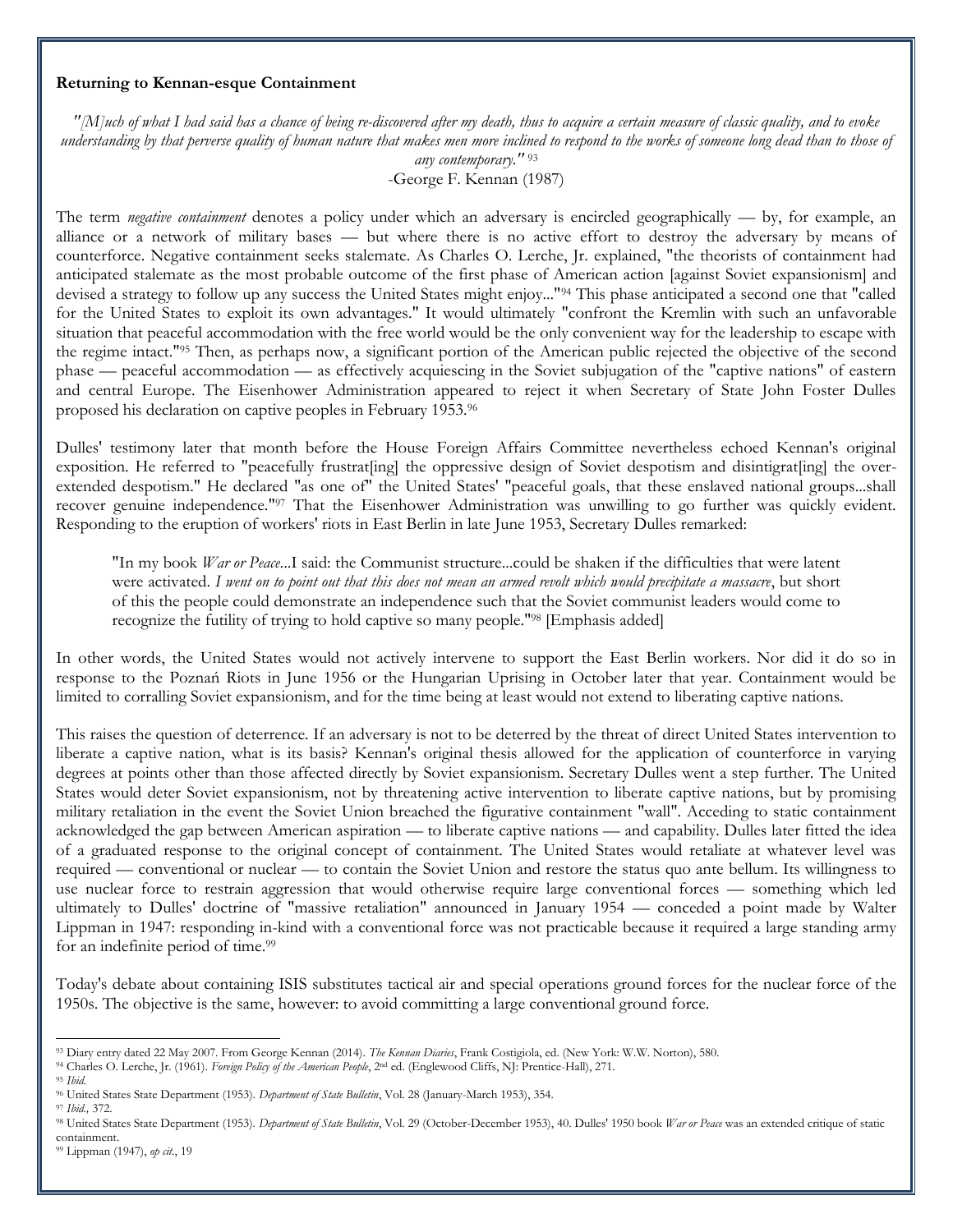"At most, containment can be a temporary expedient, a transition. As the transition is completed, containment must move toward one or the other of two major poles, toward appeasement or liberation."<sup>100</sup>

Though penned by James Burnham in 1953, the paragraph's unmistakable *containment versus liberation* refrain might well come from the contemporary debate over escalating the United States' intervention in Syria and Iraq.

It is indisputable the United States can execute the physical encirclement and containment of ISIS in eastern Syria and western Iraq. Whether an asymmetrical or symmetrical approach is better suited to the facts on the ground is less certain. *Symmetrical containment* is "the ability to respond wherever and in whatever manner aggression took place but to do so without either backing down or dangerously escalating the conflict."<sup>101</sup> The word "symmetrical" means the military response is commensurate to the provocation.

The classic public statement of symmetrical containment is President Kennedy's commitment to "pay any price, bear any burden." That rhetorical flourish exposes a handicap: symmetrical containment relinquishes the initiative to the adversary. This underlies the perversity of the Obama Administration's rump symmetrical containment policy toward Territorial ISIS: by resisting either escalation or withdrawal, it cedes control of the nature and extent of the competition at every stage to ISIS.<sup>102</sup> 103

#### **Negative Containment Redux: The Long War to Contain ISIS**

*"Judging by the deep contradictions between the two incompatible systems, it is clear that the upcoming clash, once it begins, will be decisive. Combat will continue to death, until one side emerges victorious."*<sup>104</sup> -Mikhail Frunze (1929)

Insurgencies historically on average last nine to twelve years. Thus counterinsurgency, wrote Soviet military theorist Georgii Isserson, does not consist of "a one-act operational effort in a single locale." It is not "a broken chain of interrupted battles." Instead, it is "a continuous chain of merged combat efforts throughout the entire depths," one that "requires a series of uninterrupted operational efforts that merge into a single whole."<sup>105</sup>

The campaign against ISIS must be conceptualized as a "long war" to systematically degrade the strengths and exploit the vulnerabilities of its military and political apparatuses.

"[C]ounterinsurgency strategy must accommodate the fact that insurgent warfare involves prolonged conflict, requiring both patience and adaptation. Popular doctrinal concepts, such as 'rapid decisive operations' that emphasize the merits of winning quick victories or achieving strategic-level shock and paralytic effects against conventional military opponents are intrinsically inconsistent with this reality, and seeking to apply them in counterinsurgency will often be counterproductive."<sup>106</sup>

If the United States intends to contain Territorial ISIS, it must commit to a strategy of force escalation or rethink its (conscious or not) adherence to symmetrical containment. The stark escalation calculus of earlier decades no longer applies. Dulles-era deterrence meant an unquestioned commitment to escalate rapidly from conventional to nuclear force. Today's

<sup>100</sup> James Burnham (1953). *Containment or Liberation?* (New York: John Day Co.), 217-218.

<sup>&</sup>lt;sup>101</sup> Its counterpart, *asymmetrical containment*, entails "confronting an adversary at times and in places of one's own choosing (to paraphrase John Foster Dulles). The idea was to retain the initiative: in the terrain upon which the contest was to take place, the means by which it was to be conducted, and the balance between the costs encountered and the benefits derived." See: John Lewis Gaddis (2001). "Strategies of Containment, Past and Future." *Hoover Digest.* 2001:2 [published online 30 April 2001].

http://www.hoover.org/research/strategies-containment-past-and-future. Last accessed 16 December 2015. Kennan on the other hand favored an asymmetrical response, e.g., a military response targeting the enemy's weakest point, in lieu of a symmetrical response.

<sup>&</sup>lt;sup>102</sup> Gaddis writes that President Johnson's symmetrical containment policy in Vietnam — predicated on his belief that "the means available to the United States could be expanded as needed and that the means of what appeared to be an insignificant adversary could not" — meant "the home court advantage was Hanoi's, all the way through." This is not to suggest that asymmetrical containment does not have its own characteristic shortcomings: "[I]ts neglect of apparently peripheral areas that could, under unexpected circumstances, become vital, as had happened in 1950 with South Korea, and the apparent narrowness of the choice, in Korea and similar situations, between escalation, on the one hand, and doing nothing at all, on the other."

<sup>103</sup> It is a truism that containment puts primary security needs ahead of secondary interests. For those who are discontent merely to contain Territorial ISIS, liberating its occupied space begs a further series of questions — *Liberate whom? Liberate them from what? What comes afterwards?* — to include the paramount one whether the United States has sufficient political will to undertake (yet another round of) nation-building?

<sup>104</sup> Quoted in Georgii Samoilovich Isserson (1937; 2013). *The Evolution of Operational Art*, Bruce W. Menning, trans. (Fort Leavenworth: Combat Studies Institute Press), 41. <sup>105</sup> *Ibid.,* 47-48.

<sup>106</sup> Alan J. Vick, Adam Grissom, William Rosenau, Beth Grill, & Karl P. Mueller (2006). *Air Power in the New Counterinsurgency Era. The Strategic Importance of USAF Advisory and Assistance Missions*. (Santa Monica, CA: RAND), 63-64.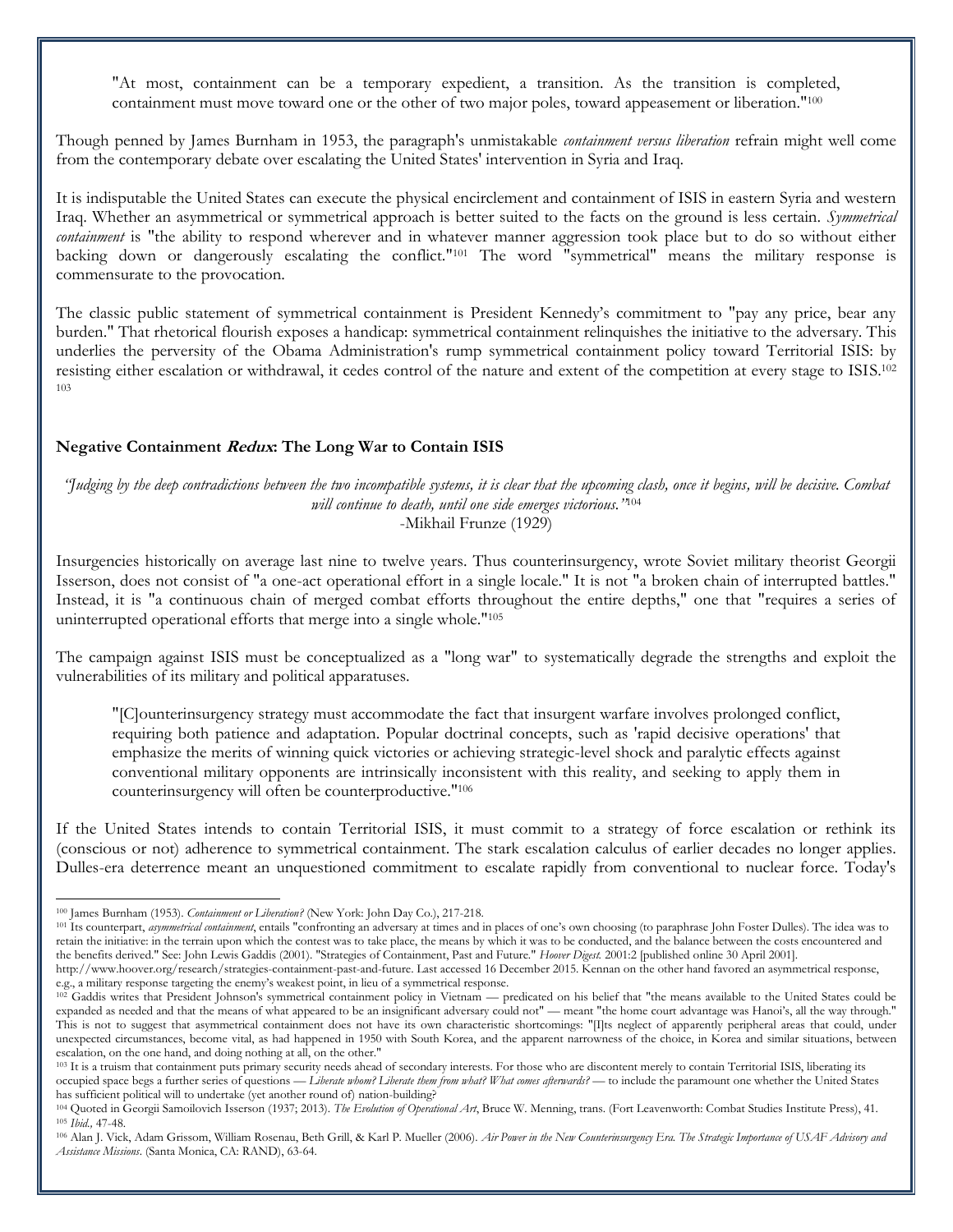policymakers have the luxury to escalate violence by regulating the targeting and frequency of high-discrimination tactical airstrikes and SOF ground operations. However, a perceptible willingness of the United States to do nothing because it fears doing anything eviscerates deterrence altogether.

It may be asymmetrical containment is better suited to Territorial ISIS. For Kennan, a deep understanding of "the political personality of Soviet power" in terms of ideology and circumstance were necessary precursors to any successful application of his containment doctrine. He understood containment meant "the adroit and vigilant application of counter-force at a series of constantly shifting geographical and political points." Perhaps his most important guidance for today's policymakers is a littlequoted passage from "The Sources of Soviet Conduct:"

"Let us bring this apocalyptic vision down to earth, and suppose that the Western world finds the strength and resourcefulness to contain Soviet power over a period of ten to fifteen years. What does that spell for Russia itself?"

It is certainly time to do the same regarding ISIS, given intemperate rhetoric about the menace posed by its relatively small force, one that has been substantially depleted of experienced fighters.

Many proponents of "containing" ISIS focus on the territorial dimension to the exclusion of the political. Emerson warned this is a grave error:

"It is not so easy a task as is ordinarily thought to sketch...a nation. [. . .] From our inability to grasp the whole truth it thus happens that we select some one accidental feature & by dwelling exclusively on this our imaginations magnify it till we come actually to mistake the part for the whole."<sup>107</sup>

The consequence of mistaking ISIS' territorial dimension for its entirety is to leave unanswered ISIS' reconceptualization of modernity and the state. It also fails to take notice that national identities are inherently unstable; that they are prone to the whims of disparate groups and ideas; and that the histories of the region's nation-states are in fact as contingent as the nations themselves.<sup>108</sup>

The observation that containment must extend to the territorial and the political dimensions alike is (or ought to be) selfevident, so there is no suggestion by the author that its restatement here is novel or especially insightful. What may be less selfevident is that ISIS's various dimensions give it a sort of tactical defensive depth.<sup>109</sup> ISIS cannot be attacked piecemeal. One must be prepared to overcome its *entire* defensive depth if it is to be contained and countered.<sup>110</sup>

The author claims the United States has strayed in the campaign against Territorial ISIS from a decade-old adherence to the doctrine of population-centric counterinsurgency<sup>111</sup> By default or design, the United States has lapsed into a enemy-centric approach, which with no small irony closely resembles Russian counterinsurgency strategy.<sup>112</sup> The latter understands counterinsurgency as a variant of conventional warfare, the spirit of which is well captured as, "The enemy must not only be beaten. He must be beaten thoroughly."<sup>113</sup>

The author maintains this is a fundamentally flawed approach to containing ISIS.

"Counterinsurgency strategy is grand strategy in miniature, and to consider its military component in isolation is as artificial as examining the air component of a conventional joint military campaign without regard to the effects of surface forces."<sup>114</sup>

 $\overline{a}$ <sup>107</sup> Ralph Waldo Emerson (1961). *Journals and Miscellaneous Notebooks of Ralph Waldo Emerson, Volume II: 1822-1826*. (Cambridge: Harvard University Press), 250. <sup>108</sup> The author credits this observation to Kelman (2001), *op cit.,* 77.

<sup>&</sup>lt;sup>109</sup> Isserson [(1937; 2013), *op cit.*, 54] attributes this to the fact that "the belligerents' are ideologically opposed and because no reconciliation is possible."

<sup>110</sup> *Ibid.*, 53.

<sup>111</sup> Gian Gentile wrote, "The principles and ideas [of population-centric counterinsurgency] that emerged out of the Army's counterinsurgency field manual, FM 3-24, published in late 2006, have become transcendent." See: Gentile (2009). "A Strategy of Tactics: Population-Centric COIN and the Army." *Parameters*. 39:3 (August 2009), 5. <sup>112</sup> It is not exclusively a Russian approach, however. One of its earliest and more forceful expositions is Colonel Charles Edward Caldwell's 1896 classic of counterinsurgency theory, *Small Wars: Their Principles and Practices*.

<sup>113</sup> Caldwell (1896), *op cit.,* 

<sup>&</sup>lt;sup>114</sup> Vick, *et al.* (2006), 62. Of course, no counterinsurgency campaign can be categorized as strictly enemy- or population-centric, and nearly all incorporate varying approaches into the campaign.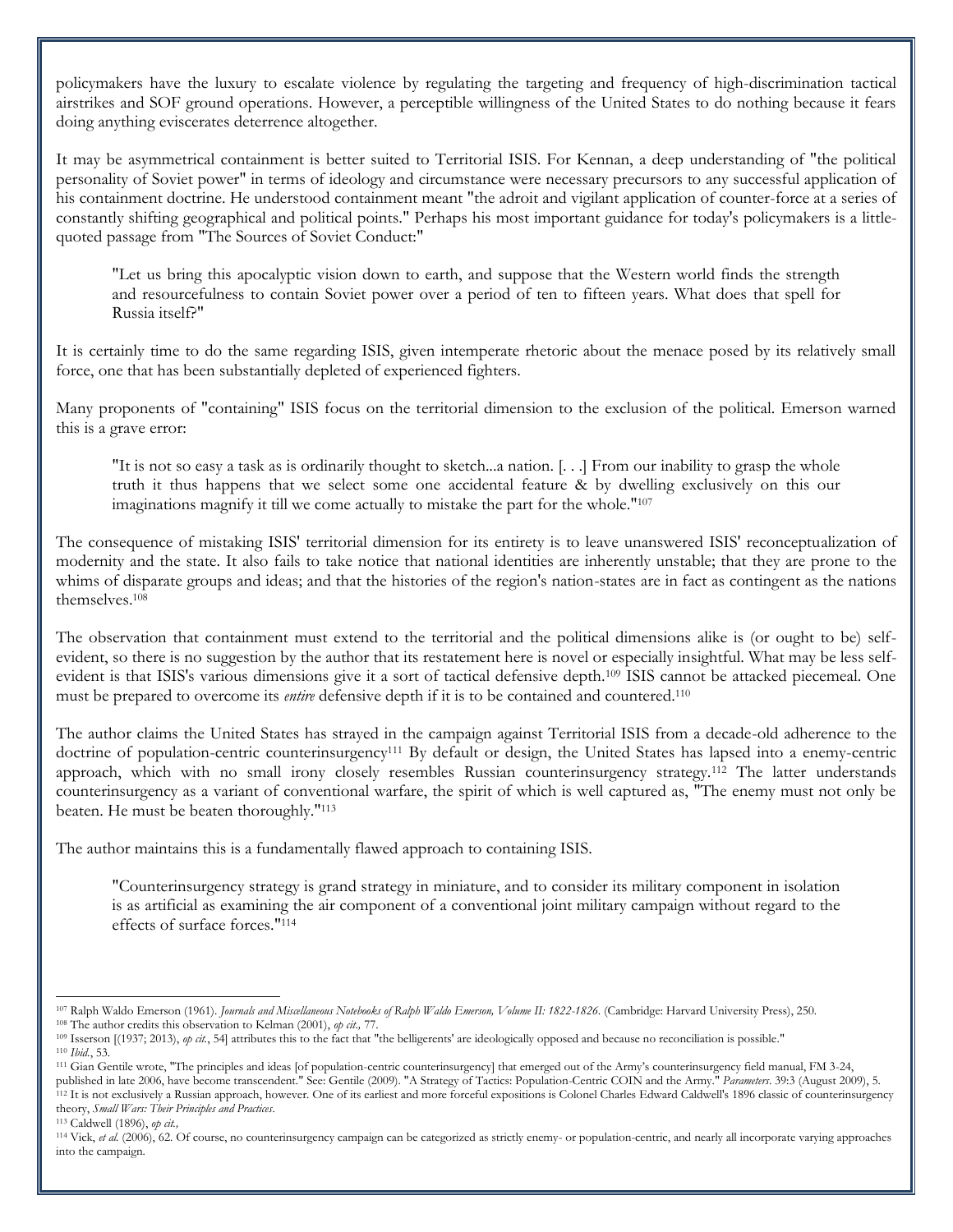Enemy-centric counterinsurgency prioritizes finding and annihilating the enemy over protecting the population.<sup>115</sup> The difference between enemy- and population-centric approaches turns on the relative ratio of offense-to-defense, with the former favoring offensive action against insurgents while the latter favors defensive capabilities to protect civilians. The United States' enemy-centrism is evident even in how it pursues counterinsurgency in the political dimension, emphasizing such operational approaches as *Disaggregation* to contain, isolate and disrupt an insurgency.<sup>116</sup>

The United States' use of air power in the counterinsurgency campaign is the object of criticism, much of it misdirected and grounded in a fundamental ignorance of modern air-delivered weapons systems.

"The precision of modern airpower enables the delivery of timely and accurate overwhelming firepower in support of light, agile forces which, though highly skilled, lack significant organic firepower. Second, precision enables effective and efficient engagement of targets in close proximity to friendly forces and non-combatants while minimizing the risks of fratricide and collateral damage."<sup>117</sup>

That being said, it remains that "fighting a non-state enemy who uses guerrilla tactics in populated environments demands a clear military imperative for more than an overwhelming air campaign."

"[Modern air power] cannot bring security to the population, prevent acts of personal coercion and intimidation, or arrest the spread of fear. [. . .] Air policing had demonstrable merit in the imperial period for suppressing recalcitrant natives, but against modern, fanatical non-state actors who operate within the civilian population...the imperial experience is of dubious value."<sup>118</sup>

Another lesson is that the United States, too, has a vulnerable center of gravity: it is America's ability to maintain domestic support for the campaign. Policymakers and the public alike want short conflicts with clear success criteria, definitive exit strategies, and decisive victories.<sup>119</sup> This is largely incompatible with counterinsurgency fundamentals, given that its campaigns tend to be of long duration; decisive victories are elusive; progress is difficult to measure and quantify; and there often is no definitive "victory".<sup>120</sup>

Wilfried Loth and Wolfram Hanrieder coined the phrase "double containment."<sup>121</sup> It describes a response to the threats to the post-war security order in Europe coming from, respectively, German nationalism and Soviet expansionism. One of these re-ascendant German nationalism — was considered soluble in the near term while Soviet expansionism was not. Thus, *containment* meant something different in each case. Containing German nationalism meant binding Germany to a European order from which it could not break free, and that did not depend upon Germany's voluntary subordination. Only the European community of nations acting as a whole — the Soviet Union included — would allow German re-ascendance (and ultimately, German reunification).

While Germany's reemergence as a nation depended upon European consent, the existence of the Soviet Union did not. The security dilemma posed by Soviet territorial expansionism — a phenomenon many believed rooted in the Soviet Union's very existence — was thus seen as near-term insoluble, at least short of using nuclear weapons (over which the United States had a brief post-war monopoly until 1949). Kennan controversially argued to contain Soviet expansionism until such time as contradictions inherent to the Soviet system caused its collapse. The many who were not persuaded by Kennan remained skeptical that a totalitarian world power could be contained.

<sup>115</sup> It is worth noting that ISIS has been influenced by the Chechen conflict idiom, especially the Second Chechen War (1999-2004).

<sup>116</sup> See: United States Defense Department (2013). *Counterinsurgency*. Joint Publication 3-24 (22 November 2013), III-25 - III-26. It is the author's judgment that so far, ISIS has achieved greater in disaggregating al-Qa'ida-affiiated and anti-government insurgent groups than the United States has had in disaggregating ISIS.

<sup>117</sup> John James Patterson, VI (2010). A Long-Term Counterinsurgency Strategy. *Parameters*. 40:3 (Autumn 2010), 7-8. For example, the weapon-delivery accuracy and warhead discrimination of modern Precision Guided Munitions (along with target location, marking and confirmation technology) (PGM) both facilitate efficient target destruction and mitigate the risk of collateral damage.

<sup>118</sup> Paul Smyth (2011). "Airpower and Counterinsurgency: Building on a Proper Foundation." *Air & Space Journal.* 25:2 (Summer 2011), 117.

<sup>119</sup> Michael Clarke (2000). "Airpower and Military Intervention: The Political Limitations." In PeterW.Gray, ed. *Air Power 21: Challenges for the New Century.* (London: The Stationery Office), 19.

<sup>120</sup> Wing Commander Glen Beck (2008). "Offensive Air Power in Counter-Insurgency Operations: Putting Theory into Practice." Royal Australian Air Force Air Power Development Center Working Paper 26, 6-7.

<sup>121</sup> Wilfreid Loth (1984). "Die doppelte Eindämmung: Überlegungen zur Genesis des Kalten Krieges 1945-1947." *Historische Zeitschrift*. 238, 611-631. Wolfram F. Hanreider (1992). Wolfram F. Hanrieder (1992). "The FRG and NATO: Between Security Dependence and Security Partnership." In *The Federal Republic of Germany and NATO, 40 Years After*, Emil Kirchner & James Sperling, eds. (New York: MacMillan), 194-220. See also Manfred Görtemake (1993). "John Foster Dulles und die Westintegration der Bundesrepublik Deutschland." In Die doppelte Eindammung. Europäische Sicherheit und deutsche Frage in den Fünfzigern, Rolf Steininger et al., eds. (Munich: Hase und Koehler), 9-38.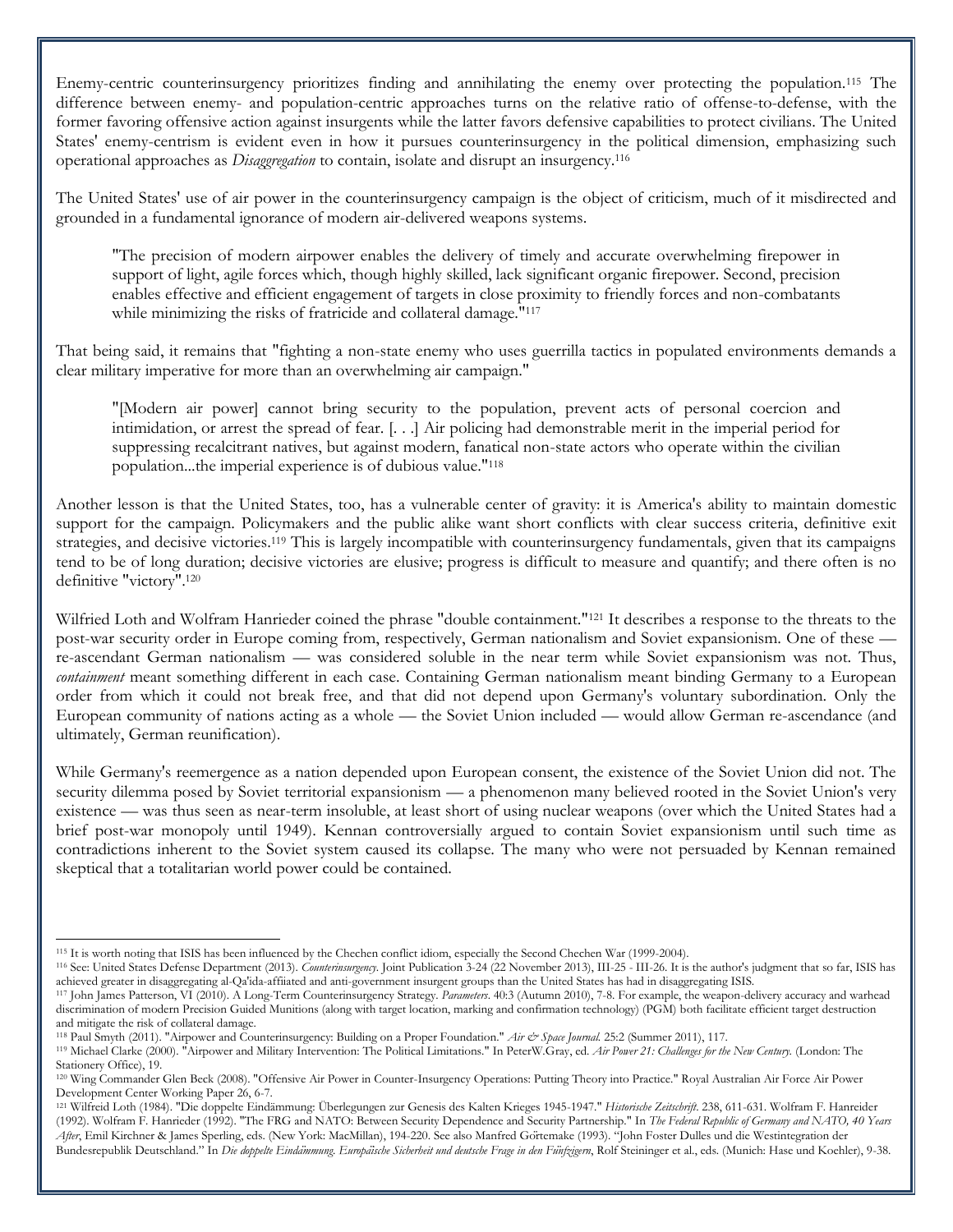Wolfgang Krieger argues appeasement was critical to containing Soviet territorial expansionism. He uses that politically incendiary term to describe the condition under which the United States and the Soviet Union agreed to a mutually tolerable European solution — the status quo of a divided Europe and Germany — to the detriment of European interests.<sup>122</sup> Thus, his argument goes, Soviet post-war expansionism in Europe was "contained," all or in part because the United States "appeased" fundamental Soviet geopolitical interests there.

The author speculates whether the United States is attempting a variation on dual containment in Iraq and Syria. One could argue that American actions vis-à-vis Iran satisfy the earlier standard of Soviet appeasement — for example, conceding the legitimacy of Iranian geopolitical interests in Iraq; breaking the stalemate over Iran's nuclear program; studied passivity in the face of abject Iranian non-compliance with United Nations Security Council-imposed restrictions on Iran's missile program restrictions. The list goes on. If the suggestion is correct, the proponents of appeasement have the burden to prove how it will contain Iran from acting on aspirations of regional hegemony (or for that matter, territorial ambitions in Iraq and elsewhere).

Syria likewise is no Germany. The geopolitical conditions there differ sharply from post-war Europe. The United States is in no position to impose a resolution on the region, especially in the face of implacable Sunni resistance to Shi'a expansionism. Nor is it clearly foreseeable how an eastern Syrian rump state would contribute to stability, either in Territorial ISIS or in other jihadi-controlled enclaves within the ungoverned space of western Iraq and eastern Syria. A United States-led force of sufficient size and duration might well succeed in containing and attritting Territorial ISIS. It would, however, demand a significant force escalation, one for which there is a discernable lack of supporters among Sunni nations on the battlespace's periphery. Nor as argued earlier would containing Territorial ISIS perforce contain its metastatic political variant, any more so than containing Soviet territorial ambitions in Europe likewise contained Soviet adventurism elsewhere.

#### **So, What Would Kennan Do?**

l

A final word on this essay's title. It begs the question of the United States' geopolitical interest. After all, the "Long War" is the containment of Political ISIS, not the simpler task of containing its territorial embodiment in western Iraq and eastern Syria. The United States, along with its NATO allies and Russia, are fully capable of executing that mission in short order. It is also so that with sufficient will and application, that alliance could degrade and attrit a now-contained Territorial ISIS to a point where it becomes largely irrelevant as a military force within the battlespace. The relevant question is whether the postcontainment fight rightly belongs to the United States, or alternately, to what Lippman called its "dubious and unnatural allies on the perimeter" — the regional Sunni states.

It is claimed the United States' immediate geopolitical objectives can be satisfied by containing Territorial ISIS. The author concedes that another jihadist configuration would likely arise to replace a now-attritted ISIS — a virtual certainty so long as the battlespace remains ungoverned territory — requiring that it, too, be contained within the selfsame geography. Whether the United States' interest extends to conducting large-scale ground operations within that contained battlespace remains an open question. Its burden is foursquare on its advocates to answer that question.<sup>123</sup>

The "indispensable role of local forces,"<sup>124</sup> to borrow John Nagl's phrase, remains just that, indispensable, and so far, incomplete. Also indispensable — and absent — is what Richard Haass called "a Syrian ground partner," the colloquial "Arab boots on the ground." The degradation and attrition of a contained Territorial ISIS is a greater geopolitical priority for Sunni states on the conflict's geographic periphery than for the United States. After all, ISIS's transnational caliphate directly challenges how territoriality is inherently linked to sovereignty. Territorial ISIS will disrupt the region's geopolitical equilibrium until and unless a Syrian ground partner takes hold.

So the question recurs, what would Kennan do? Amidst an earlier debate about escalating the presence of American ground forces, George Kennan offered the following before the Senate Foreign Relations Committee in February 1966. He spoke in response to a question by Senator Stuart Symington, who advocated escalating the American military presence in Vietnam. Kennan's remarks resonate today:

<sup>122</sup> See: Krieger (2004). "Security Through Deterrence?" *The United States and German in the Era of the Cold War, 1945-1990: A Handbook*, Detlef Junker, ed. (New York: Cambridge University Press), 181-196.

<sup>&</sup>lt;sup>123</sup> There is no shortage of unpersuasive arguments. Case in point, see: David French (2015). " Defeating the Islamist militia is a must, but there are no shortcuts or easy solutions." *National Review* [published online 21 December 2015]. http://www.nationalreview.com/article/428852/defeat-isis-bad-ideas. Last accessed 23 December 2015. <sup>124</sup> John A. Nagl (2002; 2005). *Learning to Eat Soup with a Knife. Counterinsurgency Lessons from Malaya to Vietnam*. (Chicago: University of Chicago Press).